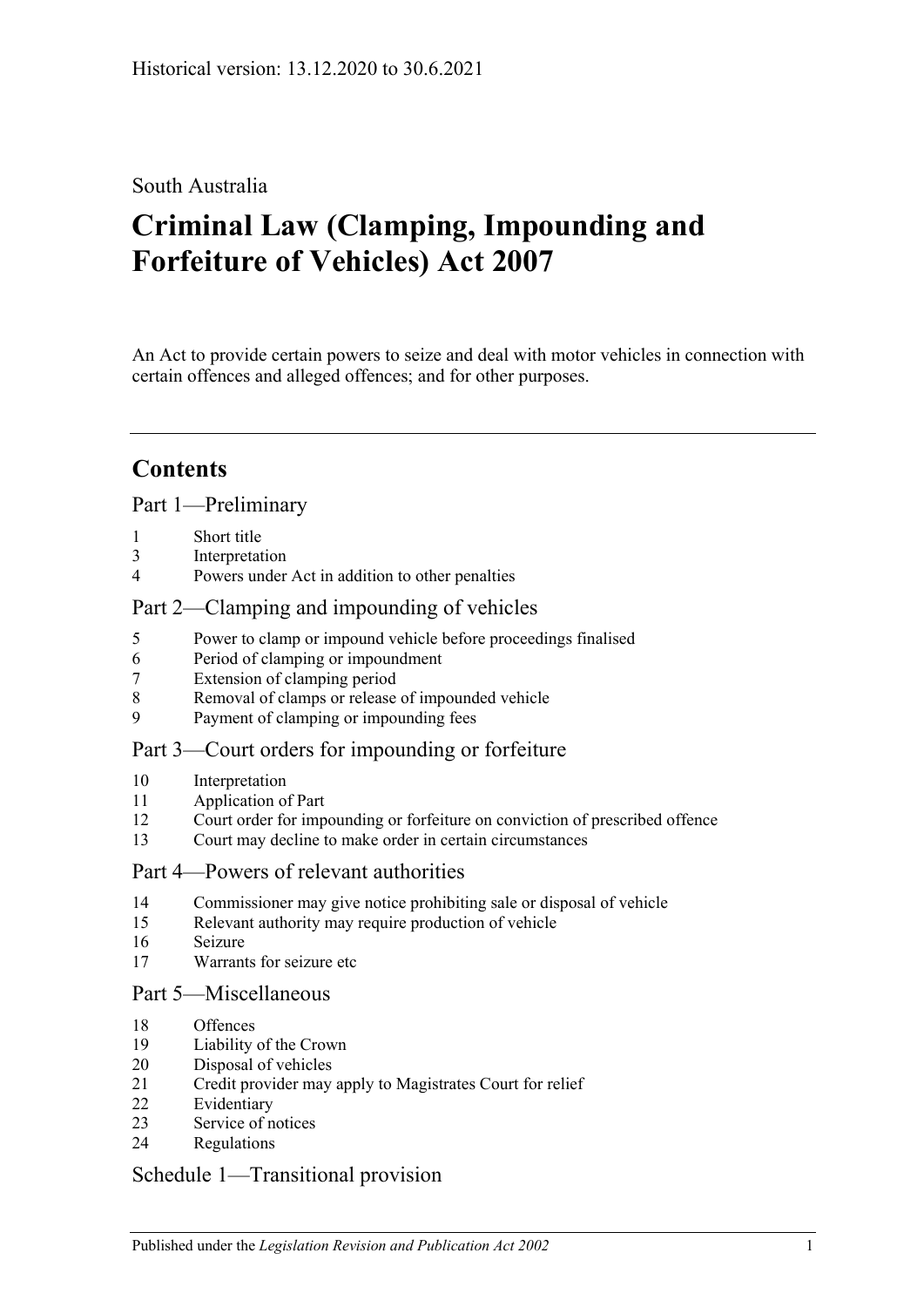### Part 3—Transitional provision

3 [Transitional provision](#page-17-1)

[Legislative history](#page-18-0)

### <span id="page-1-0"></span>**The Parliament of South Australia enacts as follows:**

# **Part 1—Preliminary**

#### <span id="page-1-1"></span>**1—Short title**

This Act may be cited as the *Criminal Law (Clamping, Impounding and Forfeiture of Vehicles) Act 2007*.

### <span id="page-1-2"></span>**3—Interpretation**

(1) In this Act, unless the contrary intention appears—

*clamp*, in relation to a motor vehicle, means immobilise the motor vehicle by means of wheel clamps (and *clamped* has a corresponding meaning);

*Commissioner* means the Commissioner of Police;

*credit provider* means—

- (a) a credit provider within the meaning of the *National Credit Code* in Schedule 1 to the *National Consumer Credit Protection Act 2009* of the Commonwealth; or
- (b) a person who, in the course of business, hires out goods under leasing agreements or hires out or agrees to sell goods under hire-purchase agreements;

*designated liquor offence* means an offence against section 21OB(1) or 21OC(1) of the *[Summary Offences Act](http://www.legislation.sa.gov.au/index.aspx?action=legref&type=act&legtitle=Summary%20Offences%20Act%201953) 1953*;

*forfeiture offence* means an indictable offence of a kind prescribed by regulation for the purposes of this definition or a designated liquor offence;

*motor vehicle* means a vehicle built to be propelled by a motor that forms part of the vehicle;

*prescribed offence* means a forfeiture offence or an offence of a kind prescribed by regulation for the purposes of this definition;

*public place* includes—

- (a) a place to which free access is permitted to the public, with the express or tacit consent of the owner or occupier of that place; and
- (b) a place to which the public are admitted on payment of money, the test of admittance being the payment of money only; and
- (c) a road, street, footway, court, alley or thoroughfare which the public are allowed to use, notwithstanding that that road, street, footway, court, alley or thoroughfare is on private property;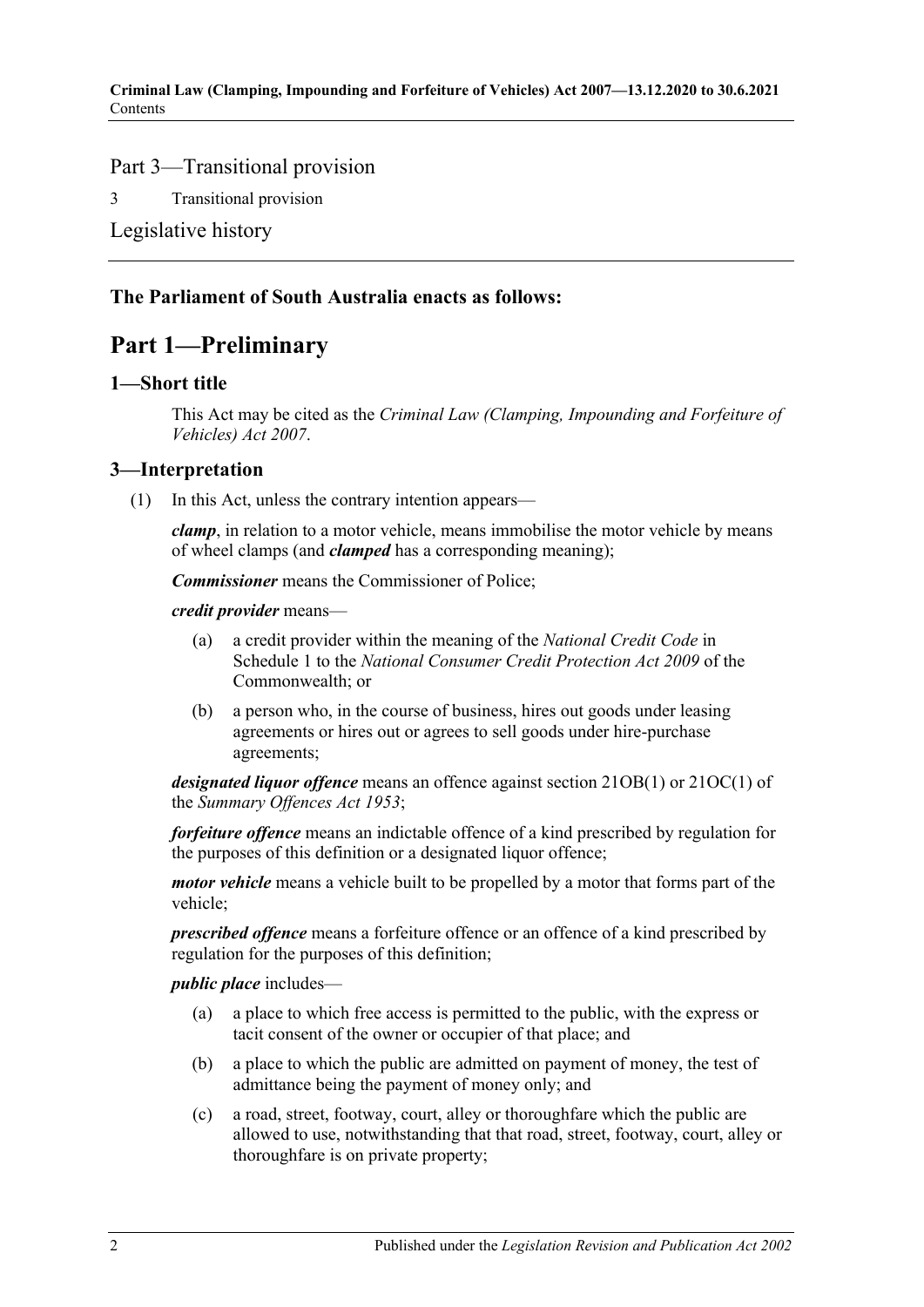*registered owner* of a motor vehicle means a person recorded in a register kept under the *[Motor Vehicles Act](http://www.legislation.sa.gov.au/index.aspx?action=legref&type=act&legtitle=Motor%20Vehicles%20Act%201959) 1959* or the law of another State or Territory of the Commonwealth as an owner of the motor vehicle;

#### *relevant authority* means—

- (a) in relation to the clamping or impounding of a motor vehicle under [Part 2—](#page-2-1)a police officer or person authorised by the Commissioner to exercise the powers of a relevant authority; or
- (b) in relation to the impounding or forfeiture of a motor vehicle in accordance with an order under [Part 3—](#page-6-1)the Sheriff or a person authorised by the Sheriff to exercise the powers of a relevant authority.
- (2) For the purposes of this Act, proceedings relating to an offence are *finalised* if—
	- (a) the charge of the offence is withdrawn or proceedings for the offence are otherwise discontinued; or
	- (b) a court has determined the charge.

### <span id="page-2-0"></span>**4—Powers under Act in addition to other penalties**

- (1) A power exercisable under this Act is exercisable in addition to any other penalty that may be imposed on a person in relation to a prescribed offence.
- (2) However, a court must, in imposing another penalty on a person in relation to a prescribed offence, have regard to any exercise of powers under this Act.

# <span id="page-2-1"></span>**Part 2—Clamping and impounding of vehicles**

### <span id="page-2-3"></span><span id="page-2-2"></span>**5—Power to clamp or impound vehicle before proceedings finalised**

- (1) If a person—
	- (a) is to be, or has been, reported for a prescribed offence and has been advised of that fact; or
	- (b) has been charged with, or arrested in relation to, a prescribed offence,

<span id="page-2-4"></span>a relevant authority may clamp or impound either—

- (c) a motor vehicle allegedly used by the person in the commission of the offence; or
- (d) any motor vehicle of which the person is a registered owner.
- (2) However, [subsection](#page-2-3) (1) does not apply if the person is to be, or has been, given an expiation notice in respect of the prescribed offence (unless that notice is withdrawn or the person elects to be prosecuted in accordance with the *[Expiation of Offences](http://www.legislation.sa.gov.au/index.aspx?action=legref&type=act&legtitle=Expiation%20of%20Offences%20Act%201996)  Act [1996](http://www.legislation.sa.gov.au/index.aspx?action=legref&type=act&legtitle=Expiation%20of%20Offences%20Act%201996)*).
- (3) A power to clamp or impound a motor vehicle under this section may be exercised at any time before proceedings for the relevant prescribed offence have been finalised.
- (4) A relevant authority may, for the purpose of exercising a power under this section in relation to a motor vehicle, seize the motor vehicle and deal with it in accordance with this Act.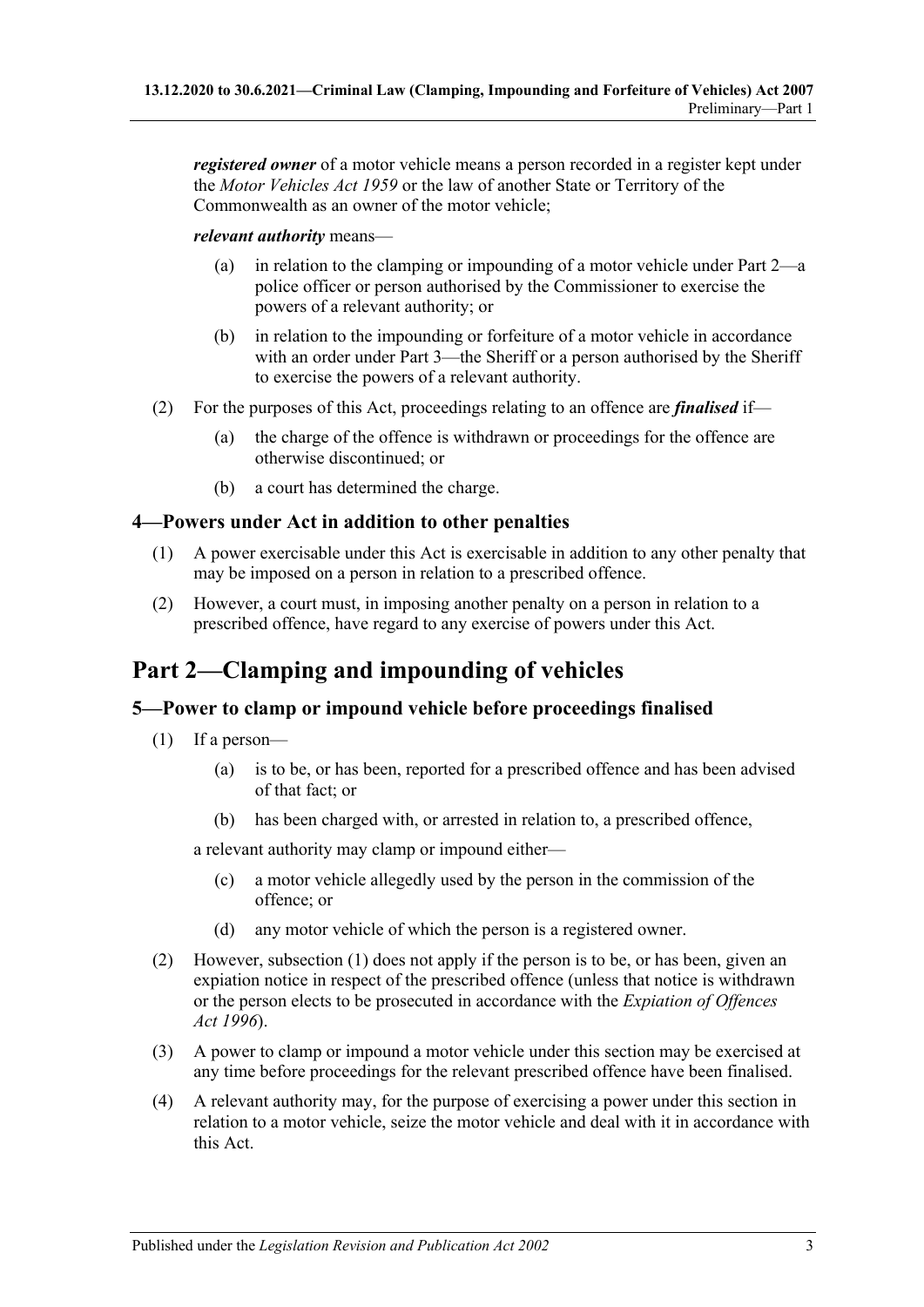- (5) Except as provided in [section](#page-11-1) 16(3), a motor vehicle must not be clamped on a public road or other area of a kind prescribed by regulation.
- (6) The Commissioner must ensure that reasonable attempts are made to contact all current registered owners of a motor vehicle that is, or is to be, subject to an exercise of powers under this section (or, if there are no current registered owners of the motor vehicle, to contact the last registered owners) and—
	- (a) advise the owners of the action taken, or proposed to be taken, under this section; and
	- (ab) advise the owners that an application may be able to be made to the Commissioner under [section](#page-4-0) 8 for a determination bringing the clamping or impounding period to an end; and
	- (b) provide any information an owner requires in relation to removal of the clamps or release of the motor vehicle at the end of the clamping or impounding period,

(and such attempts must be made no later than 4 days after the motor vehicle is clamped or impounded).

### <span id="page-3-0"></span>**6—Period of clamping or impoundment**

Subject to this Part or to an order under [section](#page-15-0) 21, a motor vehicle that has been clamped or impounded under this Part is liable to remain clamped or impounded for a period of 28 days, commencing at the start of the day on which the motor vehicle is so clamped or impounded.

#### <span id="page-3-1"></span>**7—Extension of clamping period**

- (1) If a motor vehicle is, or is to be, clamped under this Part, the Commissioner may apply to the Magistrates Court for an order extending the period for which the motor vehicle is liable to remain clamped.
- (2) On the making of an application under this section, the Magistrates Court may—
	- (a) order that, despite [section](#page-3-0) 6, the motor vehicle is liable to remain clamped for a period specified in the order (which must be more than 28 days but must not exceed 90 days); and
	- (b) make any consequential or ancillary order that it thinks fit.
- <span id="page-3-2"></span>(3) Notice of an application for an order under this section relating to a motor vehicle must be given to—
	- (a) each registered owner of the motor vehicle; and
	- (b) each person registered under the *Personal Property Securities Act 2009* of the Commonwealth as a secured party in relation to a security interest for which the motor vehicle is collateral; and
	- (c) if the Commissioner is aware that any other person claims ownership of the motor vehicle or is likely to suffer financial or physical hardship as a result of the making of an order under this section—that person.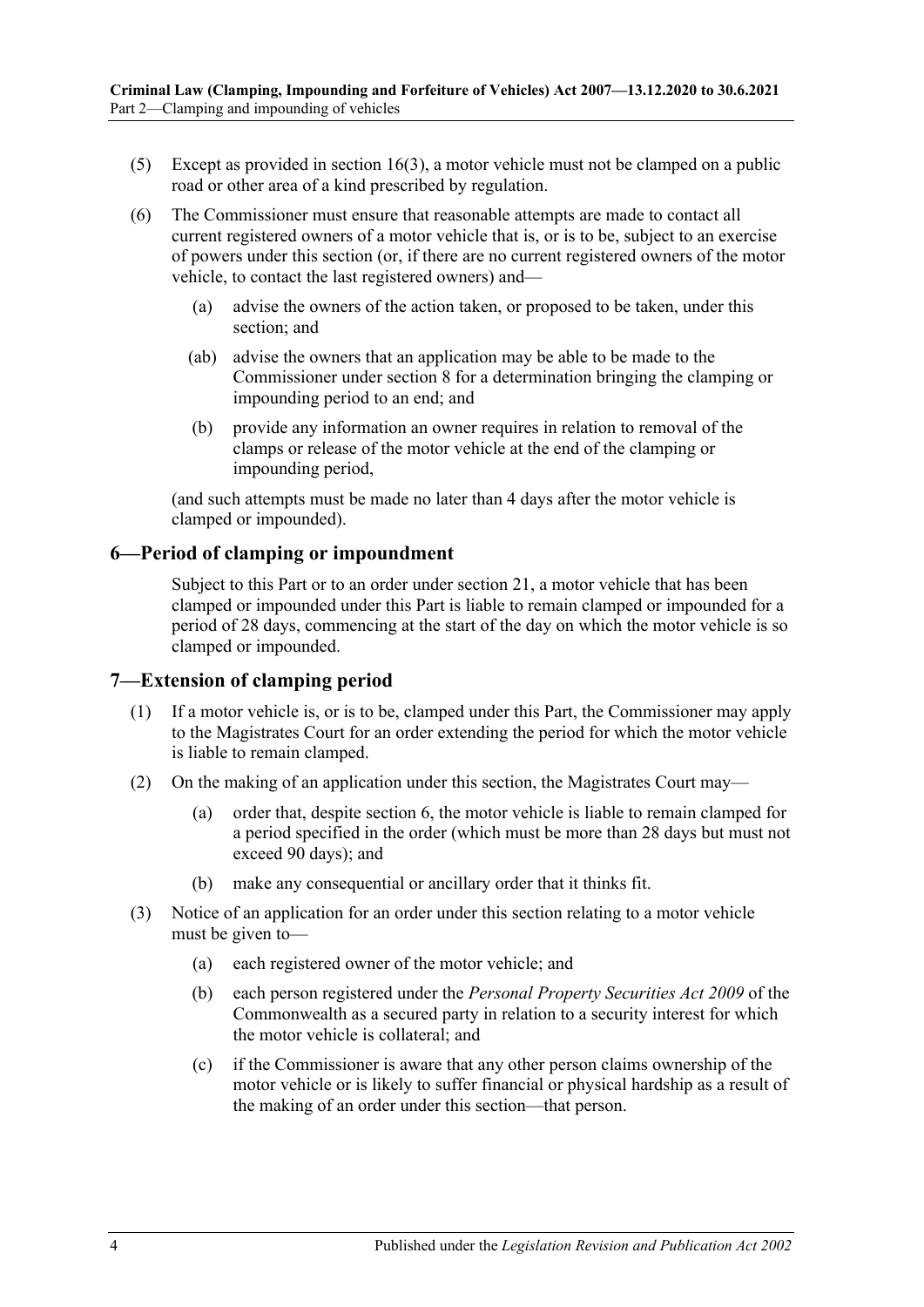- (4) The Court—
	- (a) must, if a person given notice of the application under [subsection](#page-3-2) (3) so requests, hear representations from the person in relation to the application; and
	- (b) may, at the request of any other person who is likely to be affected by the making of the order, hear representations from that person in relation to the application.
- (5) In determining whether to make an order in relation to a motor vehicle under this section, the Court must have regard to the following matters:
	- (a) whether the person whose alleged offending forms the basis for the exercise of powers under this Part (the *alleged offender*) has previously been found guilty of, or expiated, any prescribed offences;
	- (b) the seriousness of the allegations against the alleged offender;
	- (c) the likely effect of extending the period of clamping on the alleged offender's behaviour;
	- (d) whether the motor vehicle is owned by the alleged offender;
	- (e) if the motor vehicle is used by persons other than the alleged offender—the extent to which any extension of the period of clamping would affect the alleged offender as opposed to the other users of the motor vehicle;
	- (f) whether there is evidence that any person would suffer financial or physical hardship as a result of the making of the order;
	- (g) any other matters the Court thinks fit.

### <span id="page-4-0"></span>**8—Removal of clamps or release of impounded vehicle**

- (1) When the clamping or impounding period for a motor vehicle ends—
	- (a) a person entitled to custody of the motor vehicle must, after the end of the period and during ordinary business hours, apply for removal of the clamps or release of the motor vehicle; and
	- (b) on the making of such an application the relevant authority must release the motor vehicle, as soon as is reasonably practicable, into the custody of that person.
- <span id="page-4-1"></span>(2) If, in relation to a motor vehicle clamped or impounded under this Part, the Commissioner is satisfied that
	- (a) in the case of a motor vehicle referred to in [section](#page-2-4)  $5(1)(c)$ —the motor vehicle was, at the time of the offence, stolen or otherwise unlawfully in the possession of the person or was being used by the person in circumstances prescribed by regulation; or
	- (b) in any case—grounds did not exist under [section](#page-2-2) 5 to clamp or impound the motor vehicle,

the Commissioner must determine that the clamping or impounding period will be taken to have ended.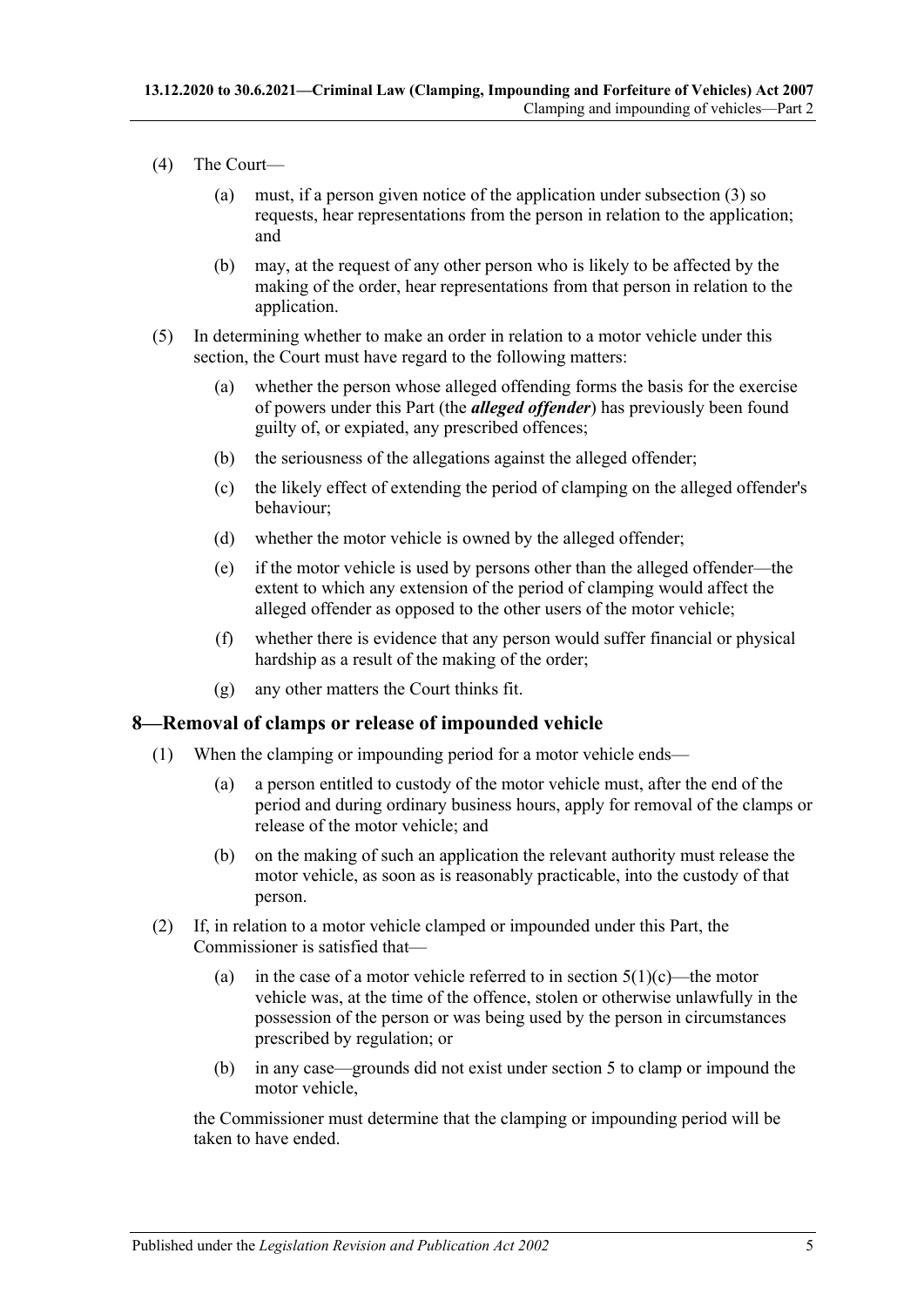- <span id="page-5-0"></span>(2a) If, in relation to a motor vehicle clamped or impounded under this Part, the Commissioner is satisfied that—
	- (a) the offence occurred without the knowledge or consent of any person who was an owner of the motor vehicle at the time of the offence; or
	- (b) continued clamping or impounding of the motor vehicle would cause severe financial or physical hardship to a person other than the alleged offender or a person who was knowingly involved in, or who aided or abetted, the commission of the offence; or
	- (c) other grounds exist that warrant bringing the clamping or impounding period to an end,

the Commissioner may determine that the clamping or impounding period will be taken to have ended.

- (2b) The Commissioner may make a determination under [subsection](#page-4-1) (2) or [\(2a\)](#page-5-0) on the Commissioner's own initiative or on application and, if an application for a determination is made, the Commissioner must determine the application as soon as is reasonably practicable.
- (2c) However, an application may not be made under [subsection](#page-5-0) (2a) by or on behalf of the alleged offender.
- (2d) If the Commissioner has not determined an application made under this section within 8 days after it is received, the Commissioner is to be taken to have refused the application.
- (3) Nothing in this section—
	- (a) prevents the relevant authority from removing clamps from a motor vehicle or releasing a motor vehicle before the end of the clamping or impounding period for administrative reasons; or
	- (b) obliges the relevant authority to remove clamps from a motor vehicle or release a motor vehicle outside of ordinary business hours; or
	- (c) obliges the relevant authority to remove clamps from a motor vehicle or release a motor vehicle into the custody of a person if the relevant authority is not satisfied that the person who applied for removal or release is entitled to custody of the motor vehicle.
- (4) In this section—

*clamping or impounding period*, in relation to a motor vehicle, means the period for which the motor vehicle is liable to remain clamped or impounded under this Part;

*ordinary business hours* means the hours between 9 am and 5 pm on any day other than a Saturday, Sunday or public holiday;

*person entitled to custody of a motor vehicle* means—

- (a) an owner of the motor vehicle; or
- (b) a person authorised by an owner of the motor vehicle to take custody of the motor vehicle; or
- (c) a person legally entitled to possession of the motor vehicle.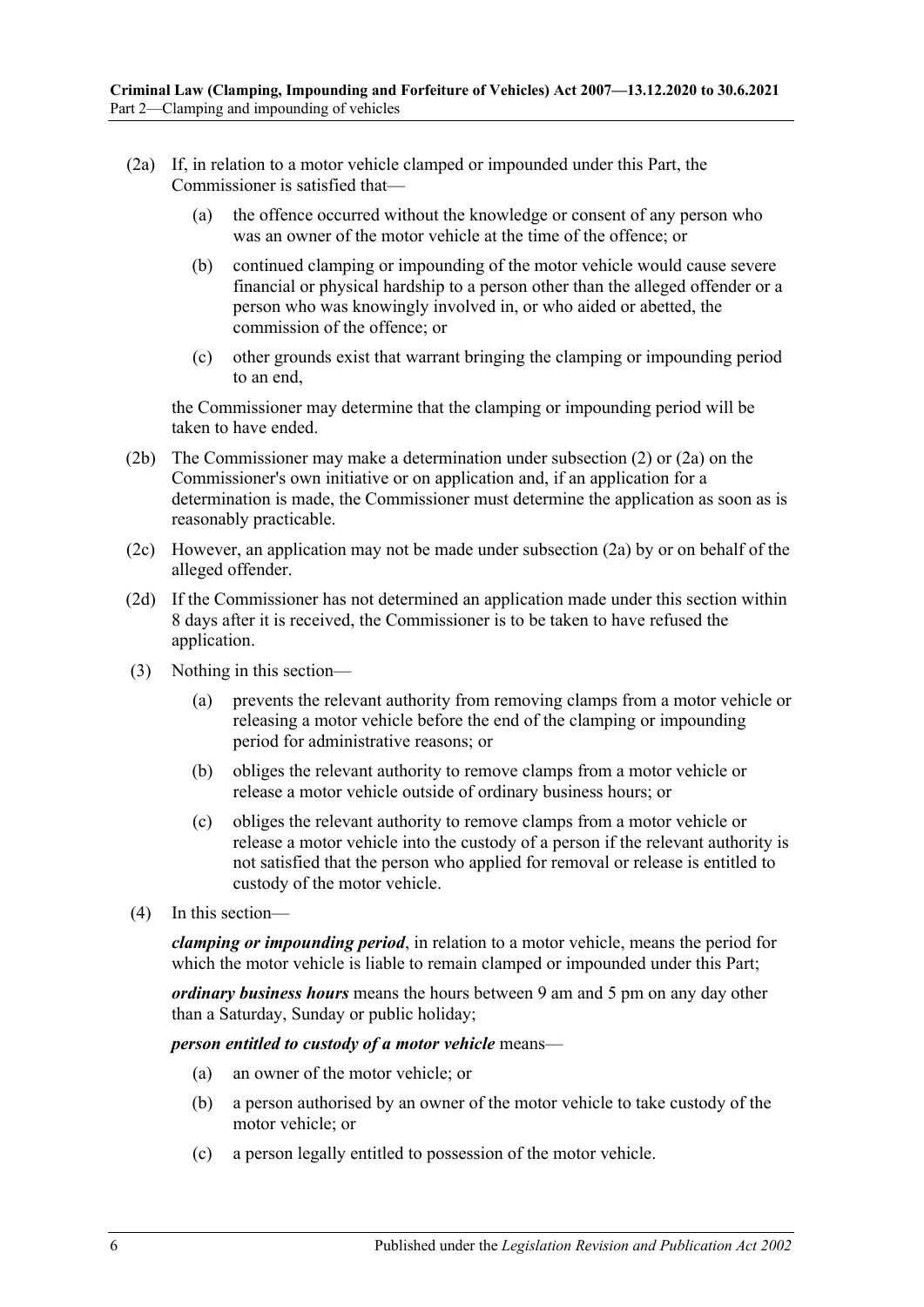### <span id="page-6-4"></span><span id="page-6-0"></span>**9—Payment of clamping or impounding fees**

- $(1)$  If—
	- (a) a motor vehicle is clamped or impounded under this Part in relation to a prescribed offence; and
	- (b) a court subsequently finds the person guilty of the prescribed offence or another prescribed offence arising out of the same course of conduct,

the court must, on application by the prosecution, order that the person is liable to pay the clamping or impounding fees to the Commissioner.

- (2) If an application is not made to the court in accordance with [subsection](#page-6-4) (1), the person is, on being found guilty of the prescribed offence or another prescribed offence arising out of the same course of conduct, liable to pay the clamping or impounding fees to the Commissioner (and in such a case, the fees are recoverable as a debt).
- (3) In this section—

*clamping or impounding fees* means fees calculated in accordance with the regulations in relation to the clamping or impounding of the motor vehicle under this Part.

# <span id="page-6-1"></span>**Part 3—Court orders for impounding or forfeiture**

### <span id="page-6-2"></span>**10—Interpretation**

For the purposes of an application for an order under this Part, a person will be taken to have been found guilty of, or to have expiated, a prescribed offence if the person has been found guilty of, or has expiated, an offence that is, at the date of the application, a prescribed offence.

### <span id="page-6-3"></span>**11—Application of Part**

This Part applies to a conviction for a prescribed offence if—

- (a) the offence was committed after the commencement of this Part; and
- (b) either—
	- (i) the offence is a forfeiture offence; or
	- (ii) the convicted person has been found guilty of or expiated at least 1 other prescribed offence committed or allegedly committed within 10 years of the date of the offence; and
- <span id="page-6-5"></span>(c) either—
	- (i) a motor vehicle was used by the convicted person in the commission of the offence and that motor vehicle was not, at the time of the offence, stolen or otherwise unlawfully in the possession of the person or being used by the person in circumstances (if any) prescribed by regulation; or
	- (ii) the convicted person is a registered owner of a motor vehicle.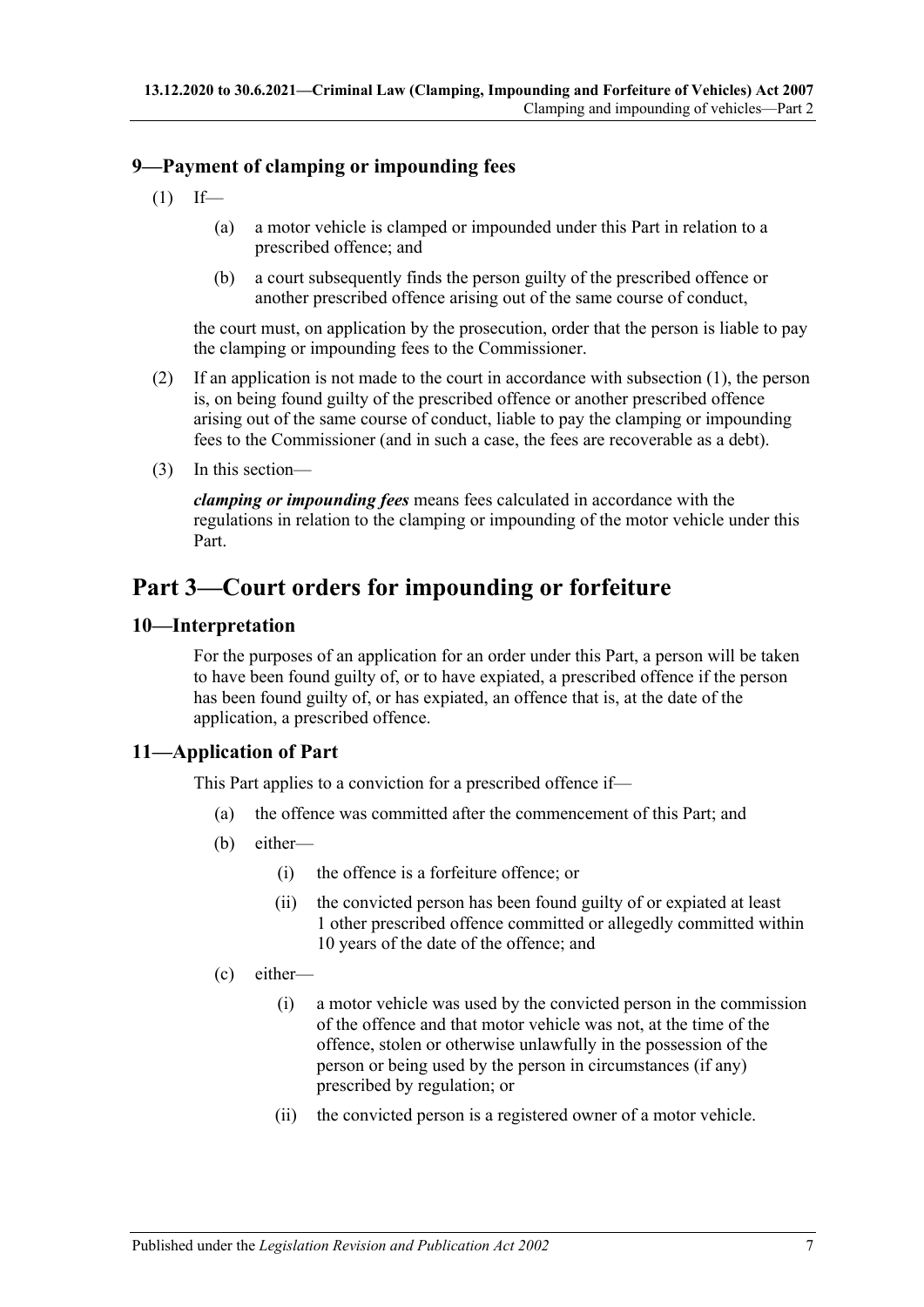### <span id="page-7-0"></span>**12—Court order for impounding or forfeiture on conviction of prescribed offence**

- <span id="page-7-2"></span><span id="page-7-1"></span>(1) Subject to [section](#page-8-0) 13, if this Part applies to a conviction for a prescribed offence, the court that records the conviction must, on the application of the prosecution—
	- (a) order that the motor vehicle specified in the application is forfeited to the Crown if—
		- (i) the offence is a forfeiture offence; or
		- (ii) the convicted person has been found guilty of or expiated at least 1 other prescribed offence committed or allegedly committed within 12 months of the date of the offence; or
		- (iii) the convicted person has been found guilty of or expiated at least 2 other prescribed offences committed or allegedly committed within 10 years of the date of the offence; or
	- (b) order that the motor vehicle specified in the application be impounded by the relevant authority for a period not exceeding 6 months if—
		- (i) the convicted person has been found guilty of or expiated 1 other prescribed offence committed or allegedly committed within 10 years of the date of the offence; and
		- (ii) [paragraph](#page-7-1) (a) does not apply.
- (1a) If the court makes an order under [subsection](#page-7-2) (1), it must also order that the convicted person pay to the relevant authority fees calculated in accordance with the regulations in relation to the forfeiture or impounding of the motor vehicle.

**Note—**

If a motor vehicle has been clamped or impounded under [Part 2](#page-2-1) in relation to the offence, the court must also, on the application of the prosecution, order the payment of fees under [section](#page-6-0) 9.

- <span id="page-7-3"></span>(2) Notice of an application for an order under this section relating to a motor vehicle must be given to—
	- (a) each registered owner of the motor vehicle; and
	- (b) if the prosecution is aware that any other person claims ownership of the motor vehicle or is likely to suffer financial or physical hardship as a result of the making of an order under this section—that person; and
	- (c) in the case of an application for an order for forfeiture of the motor vehicle—each person registered under the *Personal Property Securities Act 2009* of the Commonwealth as a secured party in relation to a security interest for which the motor vehicle is collateral.
- (3) A court hearing an application for an order under this section relating to a motor vehicle—
	- (a) must, if a person given notice of the application under [subsection](#page-7-3) (2) so requests, hear representations from the person in relation to the application; and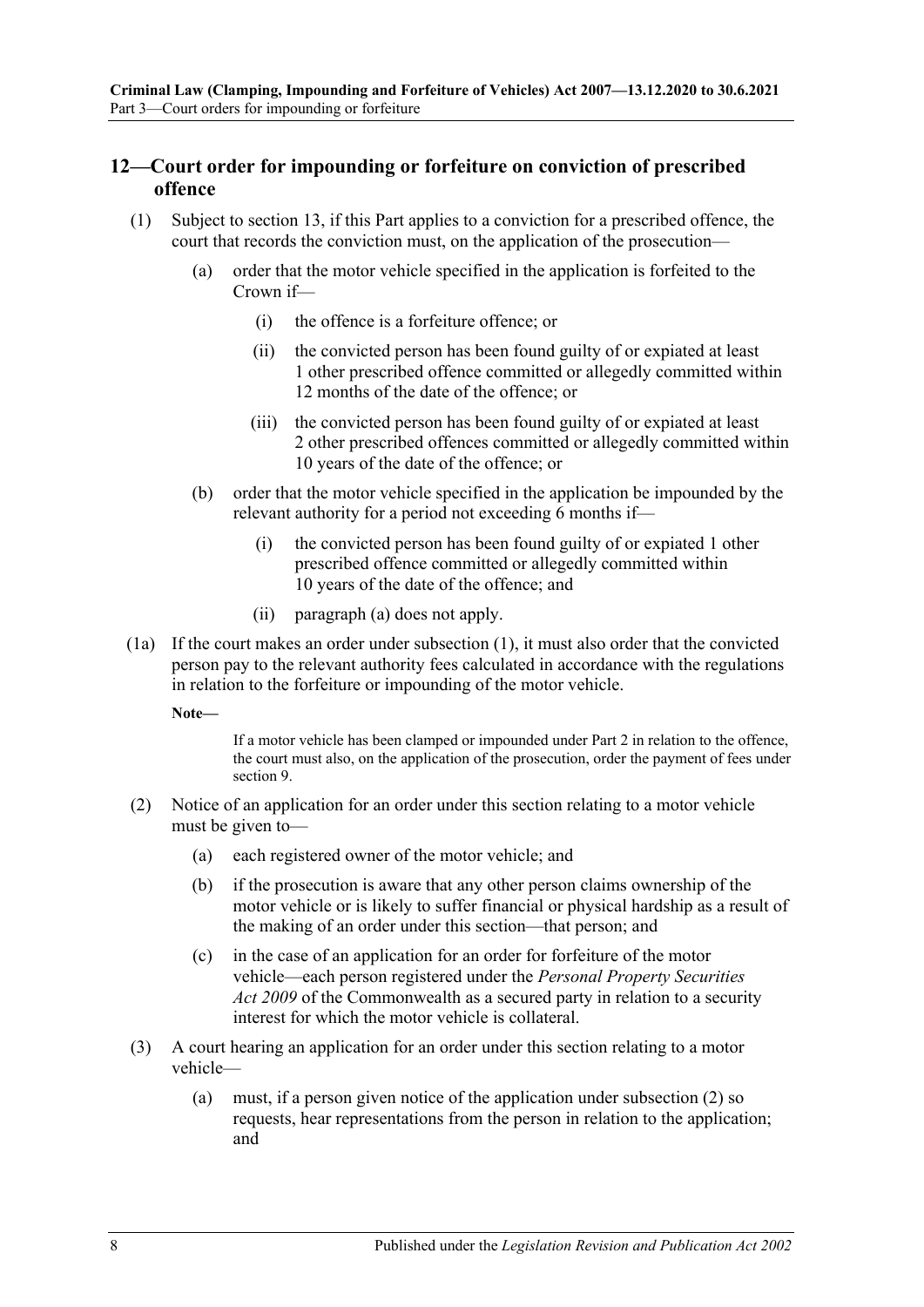- (b) may, at the request of any other person who is likely to be affected by the making of the order, hear representations from that person in relation to the application.
- (4) A court making an order under this section may make any consequential or ancillary order or direction that it considers necessary or expedient in the circumstances of the case.
- (5) If a court makes an order for the impounding or forfeiture of a motor vehicle under this section, the relevant authority is authorised to seize the motor vehicle and deal with it in accordance with this Act and the requirements (if any) specified in the order.

### <span id="page-8-0"></span>**13—Court may decline to make order in certain circumstances**

- (1) A court that records a conviction to which this Part applies may decline to make an order under this Part if satisfied that—
	- (a) the making of the order would cause severe financial or physical hardship to a person; or
	- (b) the offence occurred without the knowledge or consent of any person who was an owner of the motor vehicle at the time of the offence; or
	- (c) the making of the order would significantly prejudice the rights of a credit provider; or
	- (d) the motor vehicle the subject of the application is a motor vehicle referred to in section  $11(c)(i)$  and has, since the date of the offence, been sold to a genuine purchaser or otherwise disposed of to a person who did not, at the time of the sale or disposal, know or have reason to suspect that the motor vehicle might be the subject of proceedings under this section.
- <span id="page-8-3"></span> $(2)$  If—
	- (a) a court declines to make an order under this Part; and
	- (b) the court is satisfied that it would be reasonably practicable for the convicted person to instead perform community service,

the court must order the convicted person to perform not more than 240 hours of community service.

(3) An order to perform community service under [subsection](#page-8-3) (2) must be dealt with and enforced as if it were a sentence of community service (and in any enforcement proceedings the court may exercise any power that it could exercise in relation to a sentence of community service).

# <span id="page-8-1"></span>**Part 4—Powers of relevant authorities**

### <span id="page-8-2"></span>**14—Commissioner may give notice prohibiting sale or disposal of vehicle**

- (1) If the Commissioner reasonably believes that—
	- (a) a power to clamp or impound a motor vehicle may be exercised under [Part 2;](#page-2-1) but
	- (b) that power is not to be exercised immediately,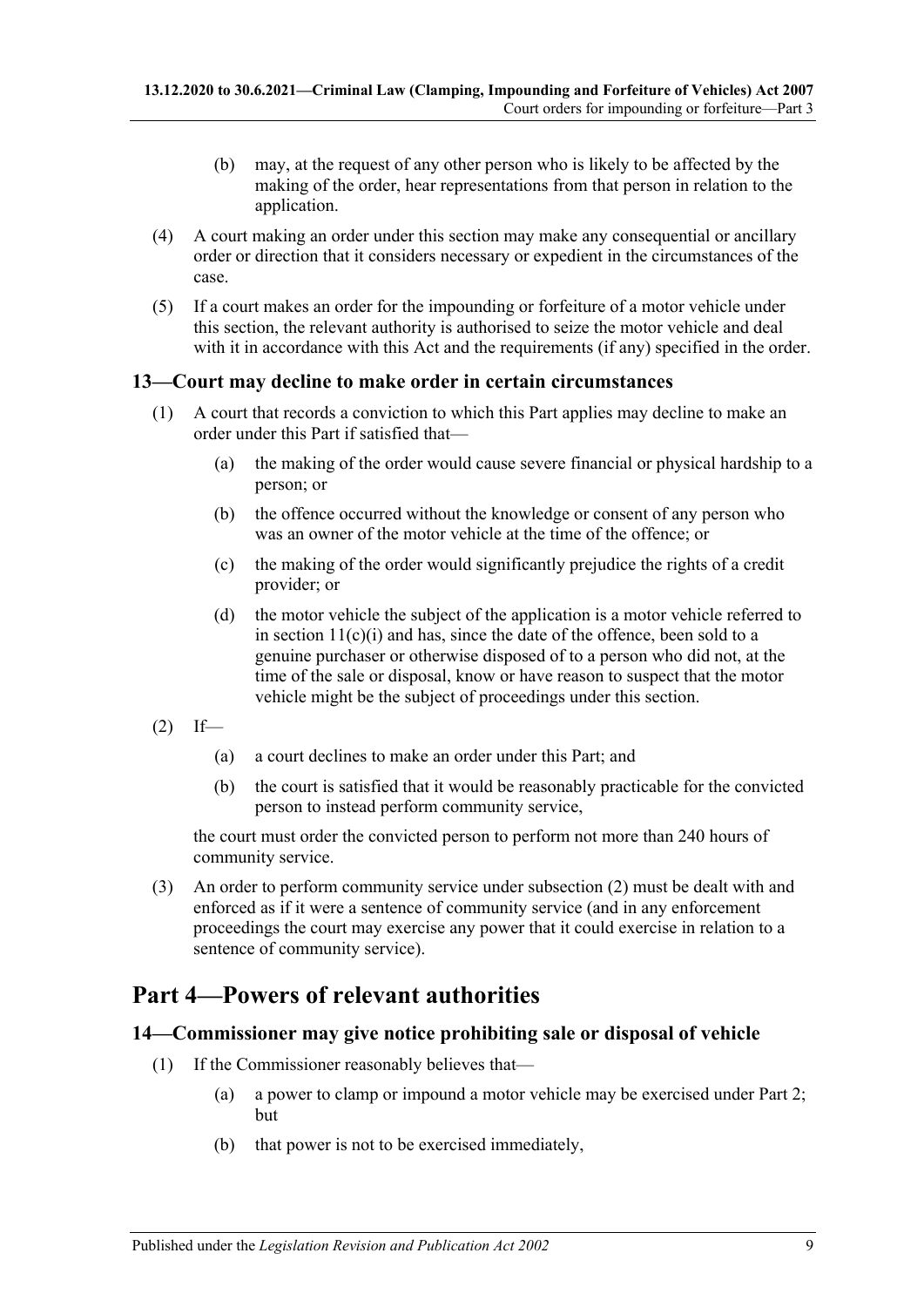the Commissioner may give the owner of the motor vehicle (or, if there is more than 1 owner of the motor vehicle, 1 or more of the owners of the motor vehicle) a notice in the prescribed form prohibiting any owner of the motor vehicle from selling or disposing of the motor vehicle until the power under [Part 2](#page-2-1) has been exercised.

- <span id="page-9-0"></span> $(2)$  If—
	- (a) a person—
		- (i) is to be, or has been, reported for a prescribed offence and has been advised of that fact; or
		- (ii) has been charged with, or arrested in relation to, a prescribed offence; and
	- (b) the Commissioner reasonably believes that, if the person were convicted of the offence, an application could be made under [Part 3](#page-6-1) in relation to a motor vehicle,

the Commissioner may give the owner of the motor vehicle (or, if there is more than 1 owner of the motor vehicle, 1 or more of the owners of the motor vehicle) a notice in the prescribed form prohibiting any owner of the motor vehicle—

- <span id="page-9-2"></span>(c) if the Commissioner reasonably believes that, if the person were convicted of the offence, an application could be made under [Part 3](#page-6-1) for forfeiture of the motor vehicle—from selling or disposing of the motor vehicle, intentionally damaging or altering the motor vehicle or causing or permitting another person to damage or alter the motor vehicle; or
- (d) in any other case—from selling or disposing of the motor vehicle,

until proceedings relating to the offence have been finalised.

 $(3)$  If—

- (a) the Commissioner gives an owner of a motor vehicle a notice under [subsection](#page-9-0) (2); and
- (b) that owner is not the alleged offender,

the Commissioner must make reasonable efforts to notify the owner when proceedings relating to the offence have been finalised.

<span id="page-9-1"></span>(4) If a notice has been served on an owner of a motor vehicle under this section, any owner of the motor vehicle who contravenes the prohibitions specified in the notice is guilty of an offence.

Maximum penalty: \$2 500 or imprisonment for 6 months.

- (5) It is a defence to a charge of an offence under [subsection](#page-9-1) (4) if the defendant proves that he or she—
	- (a) was not given a notice under this section in relation to the motor vehicle; and
	- (b) did not know, and could not reasonably be expected to have known, that a notice had been given under this section in relation to the motor vehicle.
- <span id="page-9-3"></span> $(6)$  If—
	- (a) a person is found guilty by a court of an offence against [subsection](#page-9-1) (4); and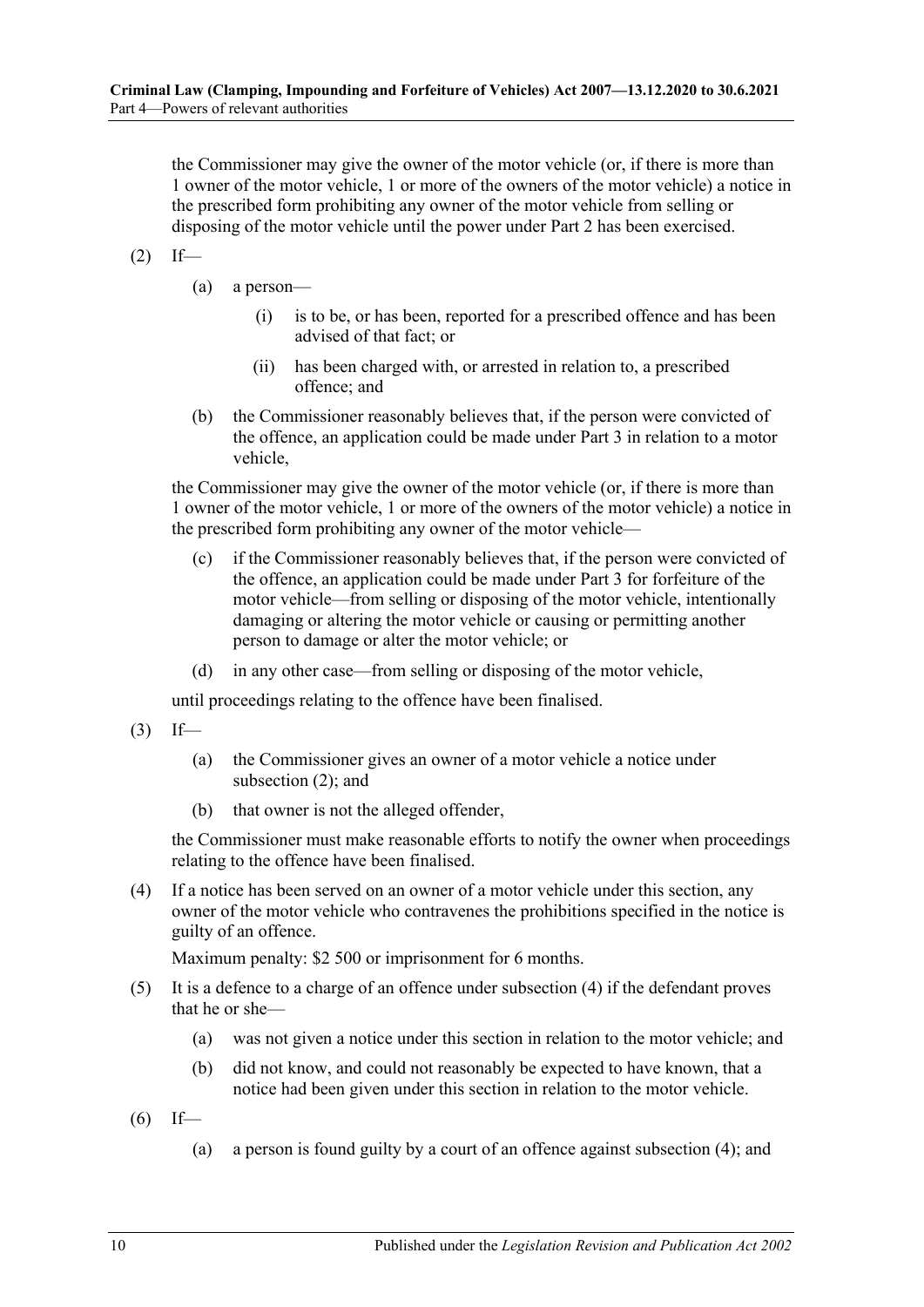- (b) the notice in relation to which the offence was committed was a notice described in [subsection](#page-9-2) (2)(c); and
- <span id="page-10-3"></span><span id="page-10-2"></span>(c) the court is provided with evidence of—
	- (i) where the offence involved the sale or disposal of the motor vehicle—the value of the motor vehicle; or
	- (ii) where the offence involved damage to or alteration of the motor vehicle—the difference between the value of the motor vehicle before the damage or alteration and its value after the damage or alteration,

the court may, in addition to any other penalty imposed in respect of the offence, require payment by the person of an amount determined by the court to be a reasonable estimate of the value specified in [paragraph](#page-10-2) (c)(i) or the difference in value specified in [paragraph](#page-10-3) (c)(ii) (as the case may require).

- (7) An amount paid in accordance with a requirement under [subsection](#page-9-3) (6) must be paid into the Victims of Crime Fund established under the *[Victims of Crime Act](http://www.legislation.sa.gov.au/index.aspx?action=legref&type=act&legtitle=Victims%20of%20Crime%20Act%202001) 2001*.
- (8) The Commissioner may, at any time, withdraw a notice under this section and must withdraw a notice if the Commissioner becomes aware that no charges are to be laid in respect of the relevant prescribed offence or that charges relating to the relevant prescribed offence are not to be proceeded with.
- (9) If the Commissioner withdraws a notice given under this section to the owner or 1 or more of the owners of a motor vehicle, the Commissioner must, as soon as practicable, give written notice of the withdrawal to the owner or owners.
- (10) Nothing in this section affects the rights of a credit provider to repossess a motor vehicle and sell it.
- (11) An alteration to a motor vehicle that has no effect on the value of the motor vehicle, or that enhances the value of the motor vehicle, will not be taken to be an alteration to the motor vehicle for the purposes of a notice under this section.

### <span id="page-10-0"></span>**15—Relevant authority may require production of vehicle**

- (1) A relevant authority may, for the purpose of exercising a power under this Act in relation to a motor vehicle, give an owner of the motor vehicle written notice in the prescribed form requiring the owner to produce the motor vehicle at a time and place specified in the notice.
- (2) An owner of a motor vehicle must not, without reasonable excuse (proof of which lies on the person), refuse or fail to comply with a notice given under this section in relation to the motor vehicle.

Maximum penalty: \$2 500 or imprisonment for 6 months.

(3) This section is in addition to, and does not derogate from, any other powers of a relevant authority under this Act.

### <span id="page-10-1"></span>**16—Seizure**

- (1) A relevant authority that is authorised under this Act to seize a motor vehicle may seize the motor vehicle from—
	- (a) a public place; or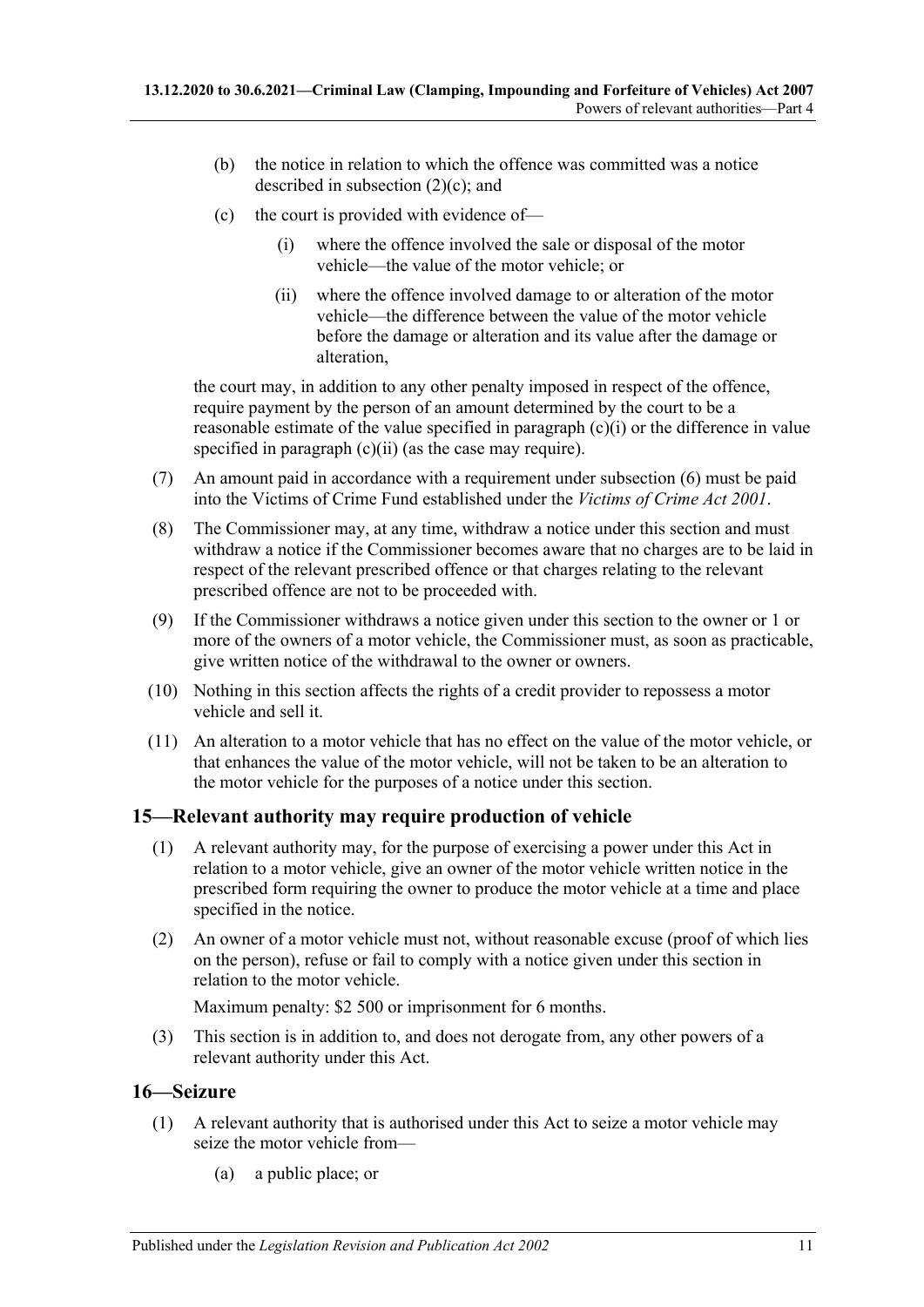- (b) a place occupied by the person whose offending, or alleged offending, forms the basis for the exercise of powers under this Act; or
- (c) any other place if—
	- (i) the owner or occupier of the place consents; or
	- (ii) it can be seen that the motor vehicle is at the place; or
	- (iii) a warrant is issued under this Act authorising the seizure of the motor vehicle from the place.
- <span id="page-11-2"></span>(2) A motor vehicle seized under this Act may—
	- (a) be moved to a place determined by the relevant authority and clamped or impounded there (and may, if the relevant authority so determines, be subsequently moved to and clamped or impounded at some other place); and
	- (b) be driven, towed or pushed, or moved in any other manner; and
	- (c) be moved by the relevant authority or by other persons acting at the direction of the relevant authority.
- <span id="page-11-1"></span>(3) A relevant authority may do anything reasonably necessary for the purpose of seizing and moving a motor vehicle under this Act, including exercising any of the following powers:
	- (a) requiring the motor vehicle to stop;
	- (b) entering into and searching a place occupied by the offender or alleged offender and using reasonable force to break into or open any garage or other structure in which the motor vehicle may be stored at that place;
	- (ba) entering into a place from which a motor vehicle can be seized in accordance with [subsection](#page-11-2)  $(1)(c)(ii)$  and using reasonable force to break into or open any garage or other structure in which the motor vehicle can be seen to be stored at the place;
	- (c) causing a locking device or other feature of the motor vehicle to be removed, dismantled or neutralised;
	- (d) if the driver or any other person will not surrender the keys to the vehicle, starting the vehicle by other means;
	- (e) temporarily affixing clamps or any other locking device to the motor vehicle on a public road or in any other place in order to secure the vehicle until it can be seized and moved.

#### <span id="page-11-0"></span>**17—Warrants for seizure etc**

- (1) If a relevant authority is authorised under this Act to seize a motor vehicle in relation to an offence or an alleged offence, the relevant authority may, in order to seize the motor vehicle from a place (other than a place from which the motor vehicle may be seized without warrant in accordance with [section](#page-10-1) 16), apply to a magistrate for a warrant under this section.
- (2) If a magistrate is satisfied that—
	- (a) a relevant authority is authorised under this Act to seize a motor vehicle; and
	- (b) there are reasonable grounds to suspect that the motor vehicle is at a place,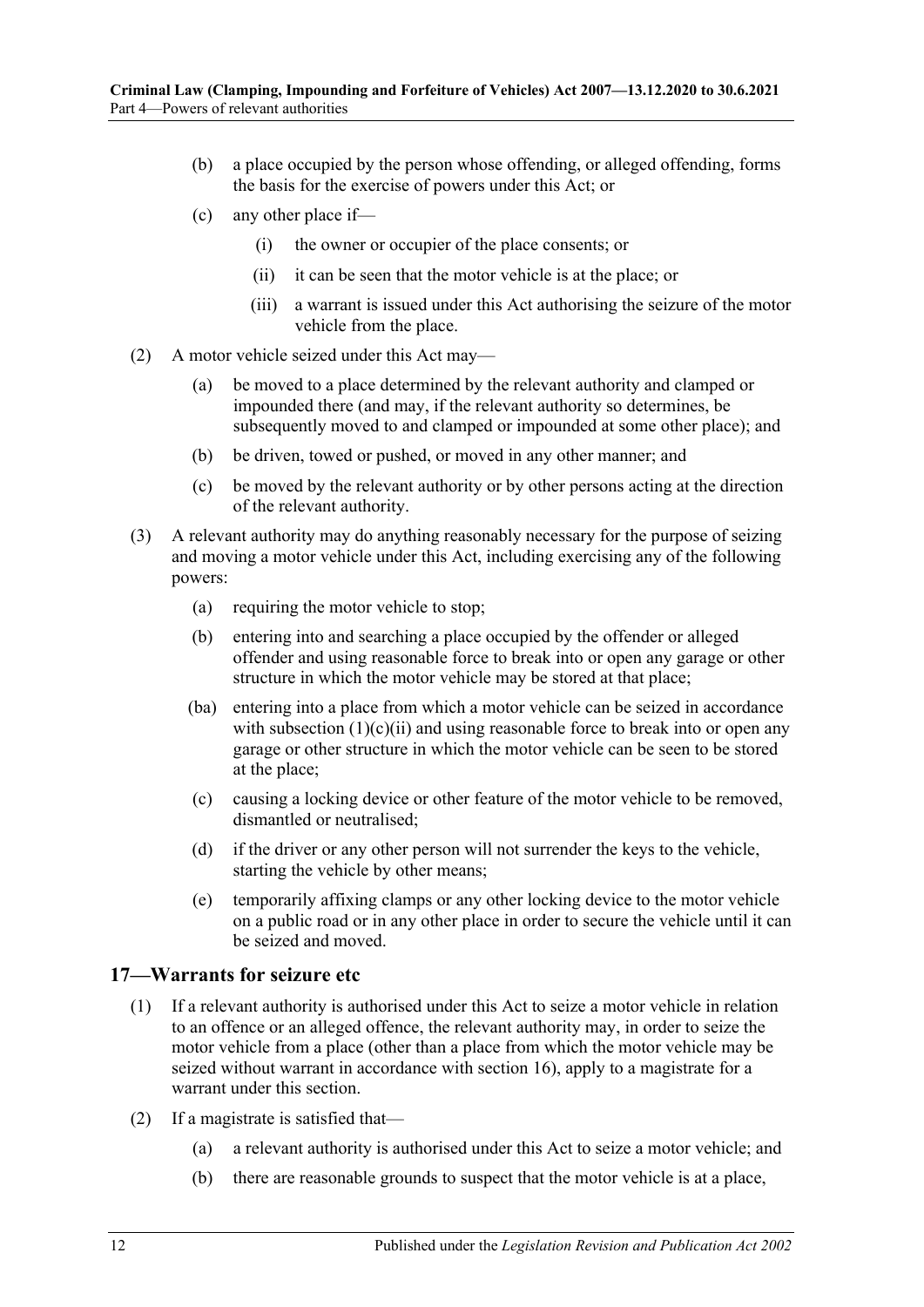the magistrate may issue a warrant authorising the relevant authority—

- (c) to enter the place; and
- (d) to search the place for the motor vehicle; and
- (e) to use reasonable force to break into or open any garage or other structure in which the motor vehicle may be stored at the place; and
- (f) to seize the motor vehicle, and otherwise deal with it, in accordance with this Act.
- (3) An application under this section for the issue of a warrant may be made either personally or by telephone.
- (4) The grounds of an application for a warrant must be verified by affidavit.
- (5) An application for a warrant cannot be made by telephone unless, in the opinion of the applicant, a warrant is urgently required and there is not enough time to make the application personally.
- <span id="page-12-0"></span>(6) If an application for a warrant is made by telephone—
	- (a) the applicant must inform the magistrate of the purpose for which the warrant is required and the grounds on which it is sought; and
	- (b) if it appears to the magistrate from the information given by the applicant that there are proper grounds to issue a warrant, the magistrate must inform the applicant of the facts that justify, in the magistrate's opinion, the issue of the warrant, and must not proceed to issue the warrant unless the applicant undertakes to make an affidavit verifying those facts; and
	- (c) if the applicant gives such an undertaking, the magistrate may then make out and sign a warrant, noting on the warrant the facts that justify, in the magistrate's opinion, the issue of the warrant; and
	- (d) the warrant is taken to have been issued, and comes into force, when signed by the magistrate; and
	- (e) the magistrate must inform the applicant of the terms of the warrant; and
	- (f) the applicant must fill out and sign a warrant form (the duplicate warrant) that—
		- (i) sets out the name of the magistrate who issued the original and the terms of the warrant; and
		- (ii) complies with any other requirements prescribed by regulation; and
	- (g) the applicant must, as soon as practicable after the issue of the warrant, forward to the magistrate an affidavit verifying the facts referred to in [paragraph](#page-12-0) (b) and a copy of the duplicate warrant.
- (7) A magistrate by whom a warrant is issued under this section must file the warrant, or a copy of the warrant, and the affidavit verifying the grounds on which the application for the warrant was made, in the Magistrates Court.
- (8) A relevant authority may, in exercising powers in accordance with a warrant issued under this section, be accompanied by such assistants as are reasonably necessary for the purpose.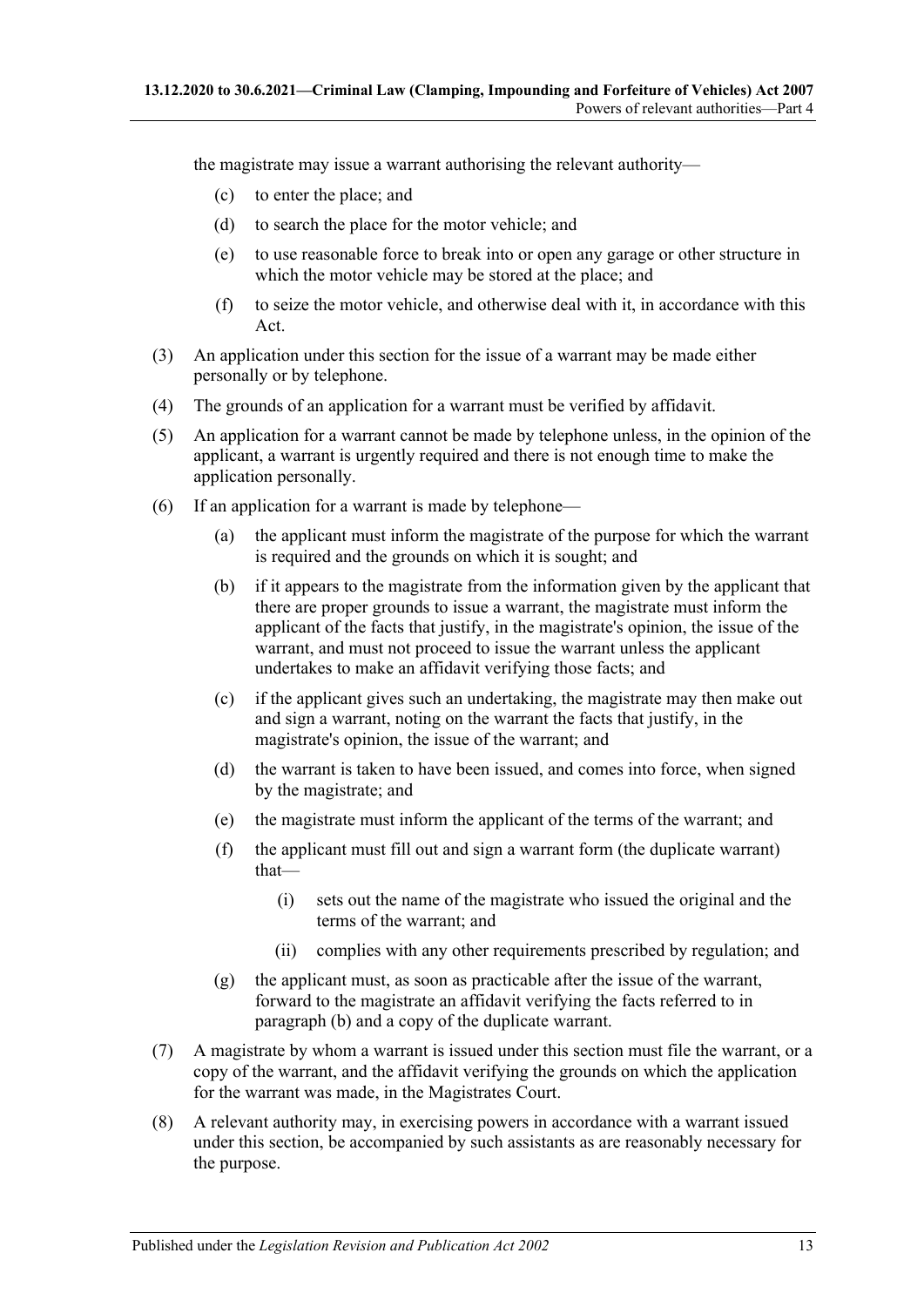(9) A warrant issued under this section, if not executed at the expiration of 1 month from the date of its issue, then expires.

# <span id="page-13-0"></span>**Part 5—Miscellaneous**

### <span id="page-13-1"></span>**18—Offences**

(1) A person must not hinder or obstruct a relevant authority exercising powers under this Act.

Maximum penalty: \$2 500 or imprisonment for 6 months.

- (2) A person (other than a relevant authority acting under this Act) must not interfere with any wheel clamps affixed to a motor vehicle in accordance with this Act. Maximum penalty: \$2 500 or imprisonment for 6 months.
- (3) A person (other than a relevant authority acting under this Act) must not interfere with an impounded motor vehicle, or any item or equipment in or on an impounded motor vehicle, while the motor vehicle remains in the custody of a relevant authority in accordance with this Act.

Maximum penalty: \$2 500 or imprisonment for 6 months.

### <span id="page-13-2"></span>**19—Liability of the Crown**

- (1) Subject to [subsection](#page-13-4) (2), no compensation is payable by the Crown or a relevant authority in respect of the exercise or purported exercise of powers by a relevant authority under this Act.
- <span id="page-13-4"></span>(2) This section does not protect—
	- (a) a relevant authority from liability in respect of the exercise or purported exercise of powers otherwise than in good faith; or
	- (b) the Crown from liability in respect of damage to a motor vehicle caused otherwise than by the proper exercise of powers under this Act.

### <span id="page-13-3"></span>**20—Disposal of vehicles**

- (1) The Sheriff may dispose of a motor vehicle that is the subject of an order for forfeiture under this Act.
- <span id="page-13-5"></span>(2) Despite this or any other law, if a motor vehicle that has been impounded under this Act is not collected by a person legally entitled to possession of the motor vehicle within 2 months of the motor vehicle ceasing to be liable to be so impounded, the Sheriff or, in the case of a motor vehicle impounded under [Part 2,](#page-2-1) the Commissioner, may dispose of the motor vehicle.
- (3) A motor vehicle must not be disposed of under [subsection](#page-13-5) (2) unless, not less than 14 days before the disposal, notice of the disposal was given to—
	- (a) each registered owner of the motor vehicle; and
	- (b) each person registered under the *Personal Property Securities Act 2009* of the Commonwealth as a secured party in relation to a security interest for which the motor vehicle is collateral.
- (4) Subject to [subsection](#page-14-0) (5), a disposal of a motor vehicle under this section is to be by sale by public auction or public tender.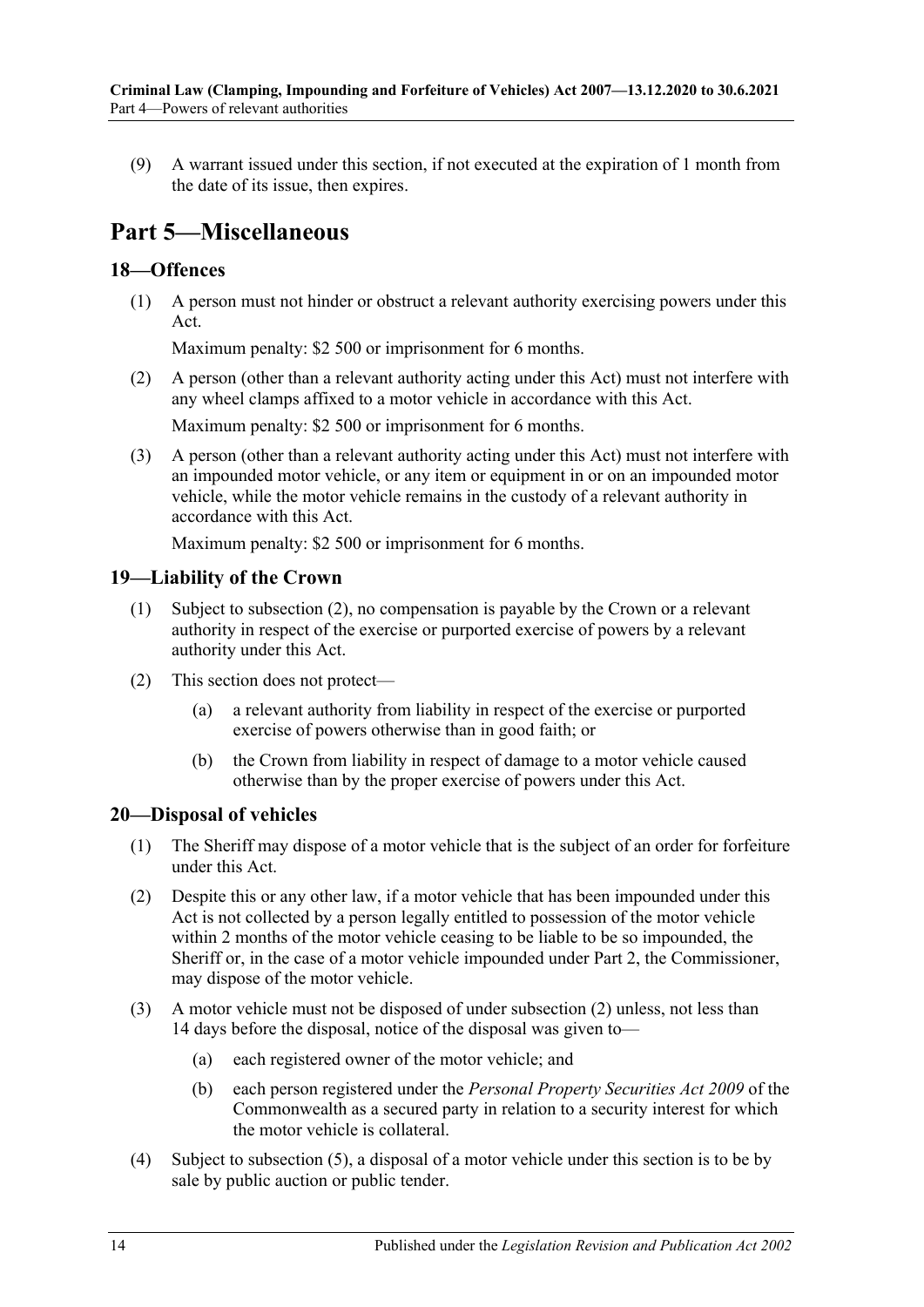- <span id="page-14-0"></span>(5) A forfeited or impounded motor vehicle may be disposed of otherwise than by sale if—
	- (a) the Sheriff or the Commissioner (as the case may be) believes on reasonable grounds that the motor vehicle has no monetary value or that the proceeds of the sale would be unlikely to exceed the costs of the sale; or
	- (b) the motor vehicle has been offered for sale and was not sold; or
	- (c) the Commissioner directs (on such grounds as the Commissioner thinks fit) that the motor vehicle be destroyed or disposed of in some other way.
- <span id="page-14-1"></span>(6) The proceeds of the sale of a motor vehicle under this section must be dealt with as follows:
	- (a) in the case of the sale of a forfeited motor vehicle, the Sheriff—
		- (i) must deduct from the proceeds the costs of the sale of the motor vehicle and any fees ordered to be paid in accordance with this Act; and
		- (ii) if an amount remains after the deduction of those costs and fees and the Magistrates Court has made an order under section [21\(1\)\(c\)—](#page-15-2)must make a payment in accordance with the order; and
		- (iii) any remaining amount must be paid into the Victims of Crime Fund established under the *[Victims of Crime Act](http://www.legislation.sa.gov.au/index.aspx?action=legref&type=act&legtitle=Victims%20of%20Crime%20Act%202001) 2001*;
	- (b) in the case of the sale of an impounded motor vehicle, the Sheriff or the Commissioner (as the case may be)—
		- (i) must deduct from the proceeds—
			- (A) the costs of the sale of the motor vehicle and any fees ordered to be paid in accordance with this Act; and
			- (B) any other costs resulting from the failure to collect the motor vehicle; and
		- (ii) if an amount remains after the deduction of those costs and fees and the Magistrates Court has made an order under section  $21(1)(c)$ —must make any payment required in accordance with the order; and
		- (iii) any remaining amount must be dealt with in accordance with section 7A of the *[Unclaimed Moneys Act](http://www.legislation.sa.gov.au/index.aspx?action=legref&type=act&legtitle=Unclaimed%20Moneys%20Act%201891) 1891* as money the owner of which cannot be found.
- (7) Despite any other Act or law, if a motor vehicle is sold, destroyed or otherwise disposed of under this section—
	- (a) any interests in the motor vehicle existing prior to the sale, destruction or disposal are extinguished; and
	- (b) any purchaser of the motor vehicle, or of any part of the motor vehicle, acquires a good title.
- (8) The regulations may make further provision in relation to the sale, destruction or disposal of impounded or forfeited motor vehicles in accordance with this section.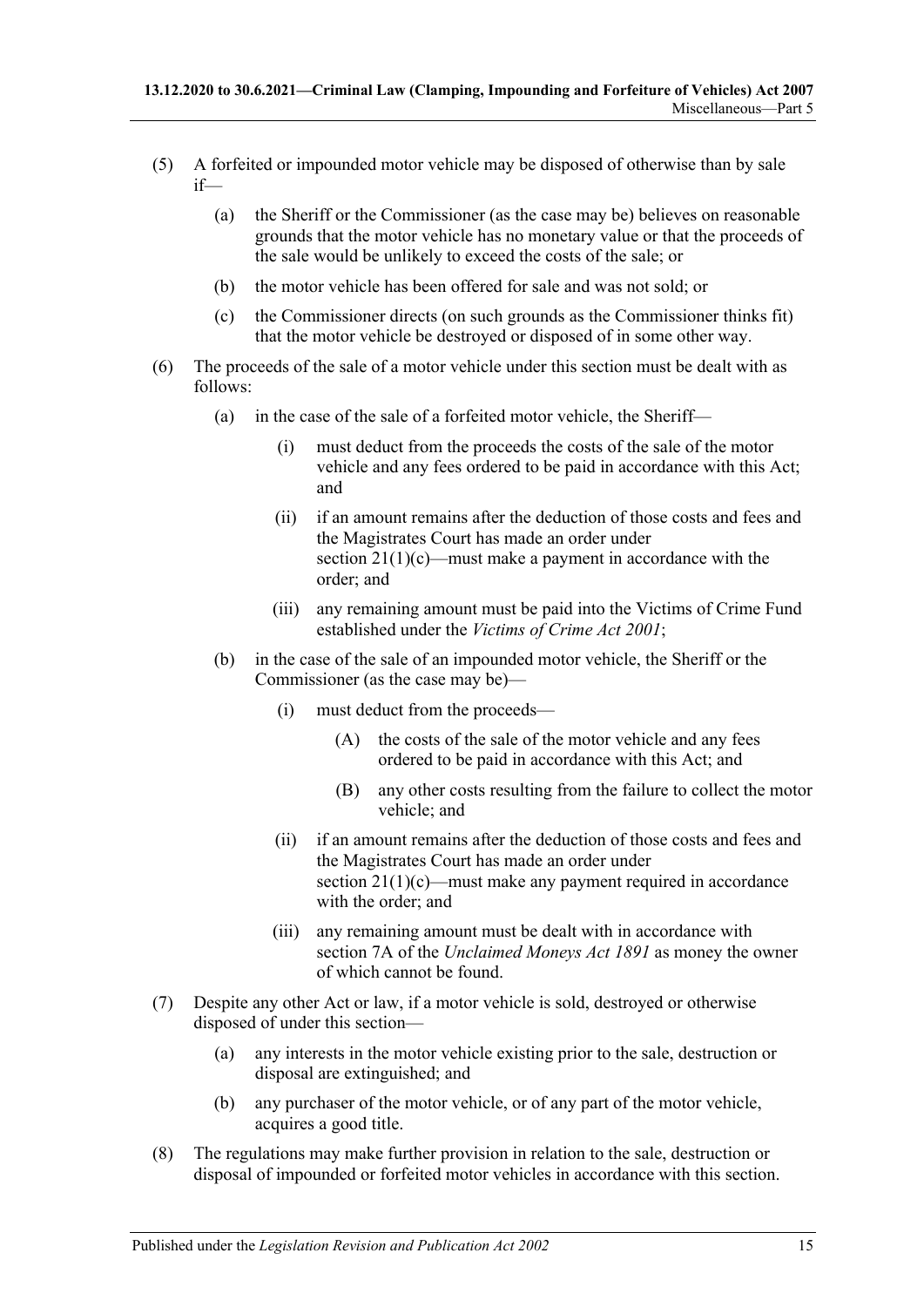### <span id="page-15-0"></span>**21—Credit provider may apply to Magistrates Court for relief**

- <span id="page-15-4"></span><span id="page-15-3"></span><span id="page-15-2"></span>(1) A credit provider may apply to the Magistrates Court for an order requiring—
	- (a) the removal of clamps affixed to a motor vehicle under this Act; or
	- (b) the release to the credit provider of a motor vehicle impounded under this Act; or
	- (c) the payment to the credit provider of an amount out of any proceeds of sale of a motor vehicle under this Act (provided that such amount will only be payable if sufficient proceeds remain after the deduction of costs and fees in accordance with [section](#page-14-1) 20(6)).
- (2) The Magistrates Court may make an order under this section if satisfied
	- (a) in the case of an application for an order under [subsection](#page-15-3)  $(1)(a)$  or  $(b)$ —that the rights of the credit provider would be significantly prejudiced if the order were not made; or
	- (b) in the case of an application for an order under [subsection](#page-15-2)  $(1)(c)$ —that the credit provider has suffered, or will suffer, loss as a result of the exercise of powers under this Act.
- <span id="page-15-5"></span>(3) Notice of an application for an order under this section relating to a motor vehicle must be given to the following persons:
	- (a) if the motor vehicle is clamped or impounded under [Part 2—](#page-2-1)the Commissioner;
	- (b) if the motor vehicle is impounded or has been forfeited under [Part 3—](#page-6-1)the Sheriff;
	- (c) each registered owner of the motor vehicle;
	- (d) each person registered under the *Personal Property Securities Act 2009* of the Commonwealth as a secured party in relation to a security interest for which the motor vehicle is collateral;
	- (e) if the credit provider is aware that any other person claims ownership of the motor vehicle—that person.
- (4) A court hearing an application for an order under this section relating to a motor vehicle must, if a person given notice of the application under [subsection](#page-15-5) (3) so requests, hear representations from the person in relation to the application.
- (5) A court making an order under this section may make any consequential or ancillary order or direction that it considers necessary or expedient in the circumstances of the case.

### <span id="page-15-1"></span>**22—Evidentiary**

An apparently genuine document purporting to be an extract from, or copy of, an entry contained in the register of motor vehicles kept under the *[Motor Vehicles Act](http://www.legislation.sa.gov.au/index.aspx?action=legref&type=act&legtitle=Motor%20Vehicles%20Act%201959) 1959* and purporting to be certified as such an extract or copy by the Registrar of Motor Vehicles indicating that a person is recorded on that register as an owner of a motor vehicle must be accepted in any proceedings under this Act as proof that the person is an owner of the motor vehicle in the absence of proof to the contrary.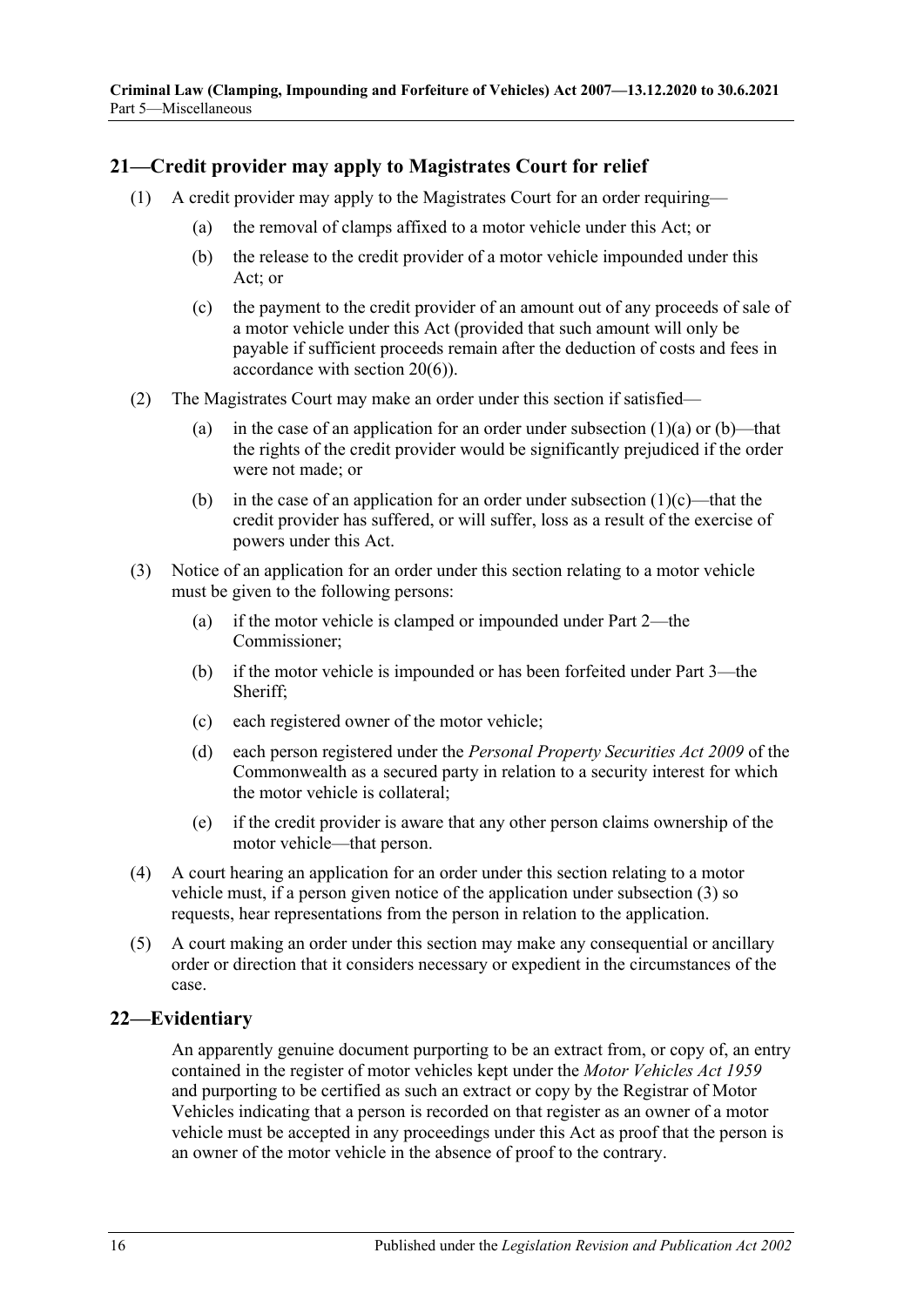### <span id="page-16-0"></span>**23—Service of notices**

- (1) A notice required or authorised to be given to, or served on, a person for the purposes of this Act may—
	- (a) be given to the person personally; or
	- (b) be posted in an envelope addressed to the person—
		- (i) at the person's last known address; or
		- (ii) at the person's address for service; or
	- (c) be left for the person at the person's last known address or address for service with someone apparently over the age of 16 years; or
	- (d) be given to, or served on, the person in a manner prescribed by regulation.
- (2) If, in any proceedings, it is proved (on evidence by affidavit or otherwise) that a notice required to be given to, or served on, a registered owner of a motor vehicle under this Act was sent by ordinary prepaid post in an envelope addressed to the owner at the address recorded in relation to the owner in a register kept under the *[Motor Vehicles](http://www.legislation.sa.gov.au/index.aspx?action=legref&type=act&legtitle=Motor%20Vehicles%20Act%201959)  Act [1959](http://www.legislation.sa.gov.au/index.aspx?action=legref&type=act&legtitle=Motor%20Vehicles%20Act%201959)* or the law of another State or Territory of the Commonwealth, the notice will be conclusively presumed to have been given to the owner at the time when it would, in the ordinary course of post, reach the address to which it was posted.

### <span id="page-16-2"></span><span id="page-16-1"></span>**24—Regulations**

- (1) The Governor may make such regulations as are contemplated by, or necessary or expedient for the purposes of, this Act.
- (2) Without limiting the generality of [subsection](#page-16-2) (1), the regulations may—
	- (a) prescribe fees for the purposes of this Act; and
	- (b) provide for the remission of fees in specified circumstances; and
	- (c) specify procedures or prescribe guidelines to be followed by relevant authorities in the exercise of powers under this Act.
- (3) The regulations may—
	- (a) be of general application or vary in their application according to prescribed factors;
	- (b) provide that a matter or thing in respect of which regulations may be made is to be determined according to the discretion of the Commissioner or the Sheriff.
- (4) The regulations may refer to or incorporate, wholly or partially and with or without modification, a code, standard or other document prepared or published by a prescribed body, either as in force at the time the regulations are made or as in force from time to time.
- (5) If a code, standard or other document is referred to or incorporated in the regulations—
	- (a) a copy of the code, standard or other document must be kept available for public inspection, without charge and during ordinary office hours, at an office or offices specified in the regulations; and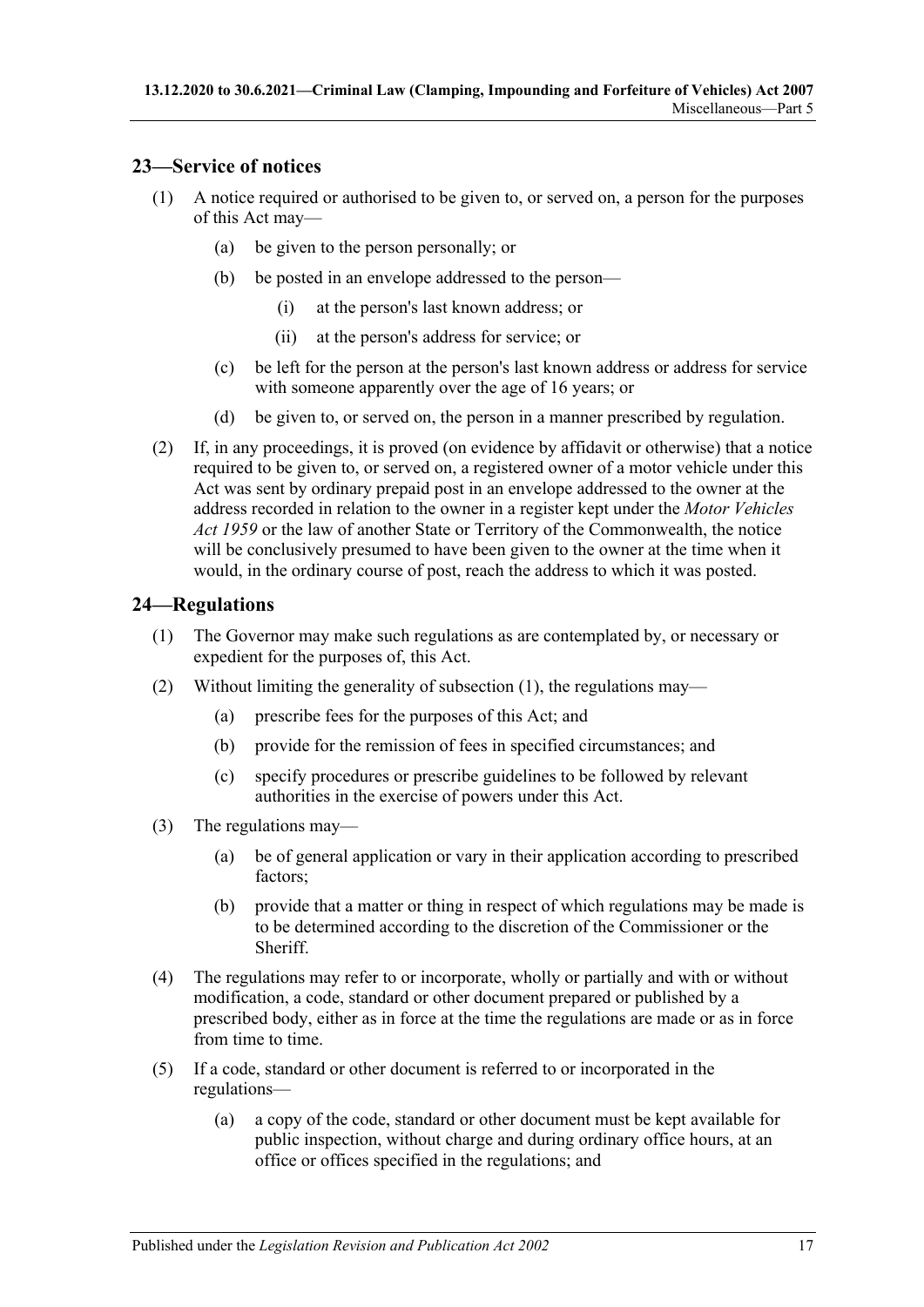(b) evidence of the contents of the code, standard or other document may be given in any legal proceedings by production of a document apparently certified by the Minister to be a true copy of the code, standard or other document.

# <span id="page-17-0"></span>**Schedule 1—Transitional provision Part 3—Transitional provision**

### <span id="page-17-1"></span>**3—Transitional provision**

Part 14A of the *[Summary Offences Act](http://www.legislation.sa.gov.au/index.aspx?action=legref&type=act&legtitle=Summary%20Offences%20Act%201953) 1953*, as in force immediately before the commencement of this Act, continues to apply in relation to an offence committed or allegedly committed before the commencement of this Act.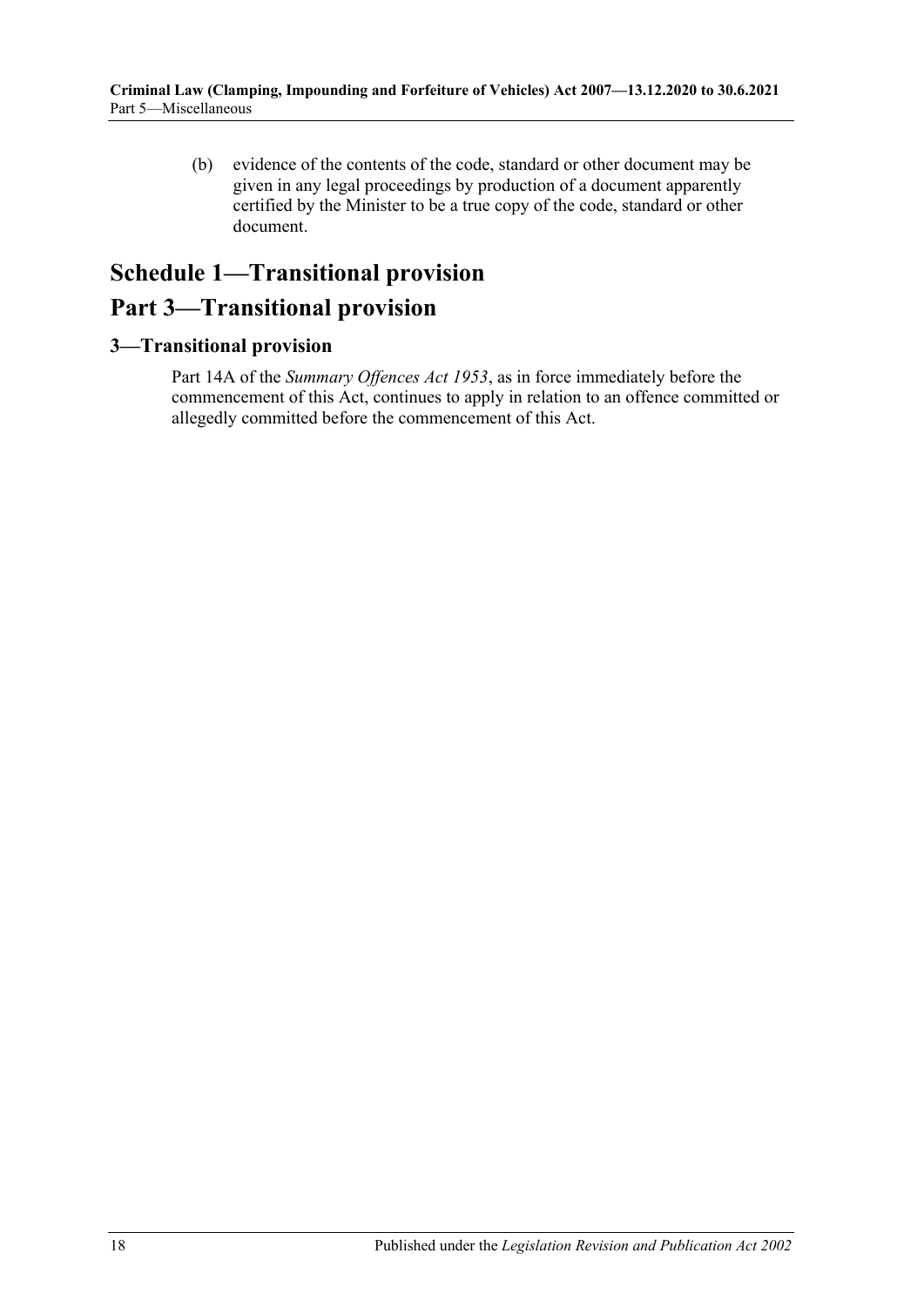# <span id="page-18-0"></span>**Legislative history**

## **Notes**

- Amendments of this version that are uncommenced are not incorporated into the text.
- Please note—References in the legislation to other legislation or instruments or to titles of bodies or offices are not automatically updated as part of the program for the revision and publication of legislation and therefore may be obsolete.
- Earlier versions of this Act (historical versions) are listed at the end of the legislative history.
- For further information relating to the Act and subordinate legislation made under the Act see the Index of South Australian Statutes or www.legislation.sa.gov.au.

# **Legislation amended by principal Act**

The *Criminal Law (Clamping, Impounding and Forfeiture of Vehicles) Act 2007* amended the following:

*Summary Offences Act 1953*

# **Principal Act and amendments**

New entries appear in bold.

| Year   | N <sub>0</sub> | Title                                                                                                      | Assent     | Commencement                                                                                                               |
|--------|----------------|------------------------------------------------------------------------------------------------------------|------------|----------------------------------------------------------------------------------------------------------------------------|
| 2007   | 29             | Criminal Law (Clamping,<br>Impounding and Forfeiture of<br>Vehicles) Act 2007                              | 2.8.2007   | 16.12.2007 (Gazette 6.12.2007 p4734)                                                                                       |
| 2009   | 74             | Criminal Law (Clamping,<br>Impounding and Forfeiture of<br>Vehicles) (Miscellaneous)<br>Amendment Act 2009 | 10.12.2009 | Pt 2 (ss 15 & 16) & Sch 1<br>Pt 2-14.2.2010 (Gazette 12.2.2010<br>$p766$ ; ss 4—14—31.10.2010 (Gazette<br>30.9.2010 p4990) |
| 2010 3 |                | Credit (Transitional Arrangements)<br>Act 2010                                                             | 24.6.2010  | Sch 1 (cl 3)-1.7.2010 (Gazette<br>$1.7.2010\,\overline{p}3337$                                                             |
| 2011   | -11            | Statutes Amendment (Personal<br>Property Securities) Act 2011                                              | 14.4.2011  | Pt 7 (ss 24–27)–30.1.2012 (Gazette<br>15.12.2011 p4988)                                                                    |
| 2018   | 40             | <b>Summary Offences (Liquor</b><br><b>Offences</b> ) Amendment Act 2018                                    | 13.12.2018 | Sch 1 (cl 2)-13.12.2020 (s 7(5) Acts<br><b>Interpretation Act 1915)</b>                                                    |
| 2021 5 |                | <b>Statutes Amendment and Repeal</b><br>(Budget Measures) Act 2021                                         | 25.2.2021  | Pt 3 (ss 5 to 11)-1.7.2021 ( <i>Gazette</i><br>24.6.2021 p2260)                                                            |

# **Provisions amended**

New entries appear in bold.

Entries that relate to provisions that have been deleted appear in italics.

| Provision  | How varied                                                     | Commencement |
|------------|----------------------------------------------------------------|--------------|
| Long title | amended under Legislation Revision and<br>Publication Act 2002 | 14.2.2010    |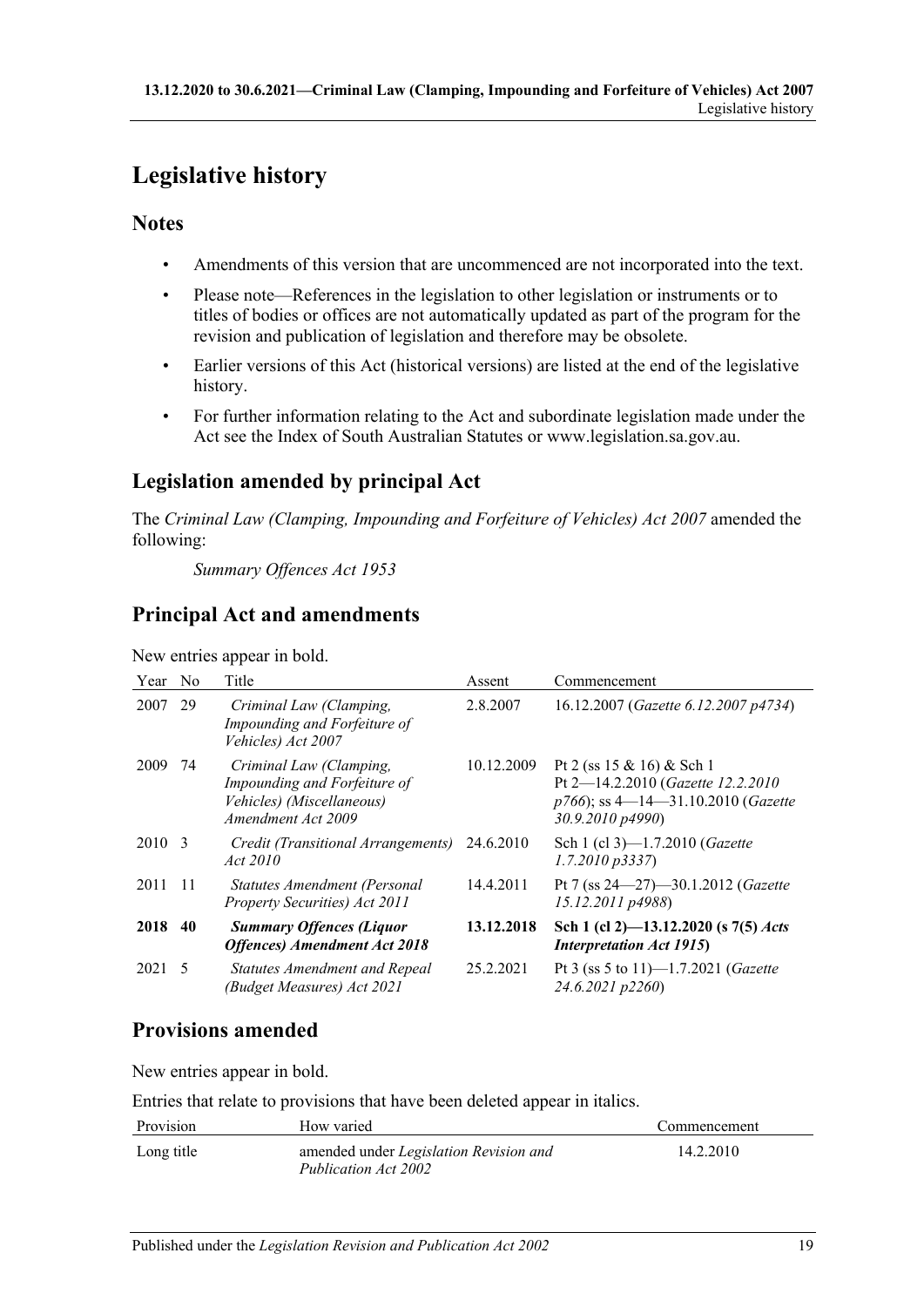Pt 1

| s2                                                  | omitted under Legislation Revision and<br>Publication Act 2002 | 14.2.2010  |
|-----------------------------------------------------|----------------------------------------------------------------|------------|
| s <sub>3</sub>                                      |                                                                |            |
| $s \; 3(1)$                                         |                                                                |            |
| credit provider                                     | amended by 3/2010 Sch 1 cl 3                                   | 1.7.2010   |
| offence                                             | designated liquor inserted by 40/2018 Sch 1 cl 2(1)            | 13.12.2020 |
| forfeiture offence                                  | inserted by $74/2009$ s $4(1)$                                 | 31.10.2010 |
|                                                     | amended by 40/2018 Sch 1 cl 2(2)                               | 13.12.2020 |
|                                                     | prescribed offence amended by $74/2009$ s $4(2)$               | 31.10.2010 |
| Pt 2                                                |                                                                |            |
| s <sub>5</sub>                                      |                                                                |            |
| s 5(5)                                              | amended by $74/2009$ s $5(1)$                                  | 31.10.2010 |
| $s \ 5(6)$                                          | amended by 74/2009 s 5(2), (3)                                 | 31.10.2010 |
| s <sub>6</sub>                                      | amended by 74/2009 s 6                                         | 31.10.2010 |
| s <sub>7</sub>                                      |                                                                |            |
| s(7(2)                                              | amended by 74/2009 s 7                                         | 31.10.2010 |
| $s \, 7(3)$                                         | amended by 11/2011 s 24                                        | 30.1.2012  |
| s <sub>8</sub>                                      |                                                                |            |
| s(1)                                                | substituted by $74/2009$ s $8(1)$                              | 31.10.2010 |
| s(2)                                                | amended by 74/2009 s 8(2)                                      | 31.10.2010 |
| s $8(2a)$ (2d)                                      | inserted by $74/2009$ s $8(3)$                                 | 31.10.2010 |
| s(3)                                                | amended by 74/2009 s 8(4), (5)                                 | 31.10.2010 |
| s 8(4)                                              |                                                                |            |
| person entitled to<br>custody of a motor<br>vehicle | inserted by $74/2009$ s $8(6)$                                 | 31.10.2010 |
| Pt <sub>3</sub>                                     |                                                                |            |
| s 11                                                | amended by 74/2009 s 9                                         | 31.10.2010 |
| s 12                                                |                                                                |            |
| s 12(1)                                             | amended by 74/2009 s 10(1)                                     | 31.10.2010 |
| s 12(1a)                                            | inserted by 74/2009 s 10(2)                                    | 31.10.2010 |
| s 12(2)                                             | amended by 11/2011 s 25                                        | 30.1.2012  |
| Pt4                                                 |                                                                |            |
| s <sub>14</sub>                                     |                                                                |            |
| s 14(1)                                             | amended by 74/2009 s 11(1)                                     | 31.10.2010 |
| s 14(2)                                             | substituted by $74/2009$ s $11(2)$                             | 31.10.2010 |
| s 14(4)                                             | substituted by $74/2009$ s $11(3)$                             | 31.10.2010 |
| s 14(6)                                             | substituted by $74/2009$ s $11(4)$                             | 31.10.2010 |
| s14(11)                                             | inserted by 74/2009 s 11(5)                                    | 31.10.2010 |
| s 16                                                |                                                                |            |
| s 16(1)                                             | amended by 74/2009 s 12(1)                                     | 31.10.2010 |
| s 16(3)                                             | amended by 74/2009 s 12(2), (3)                                | 31.10.2010 |